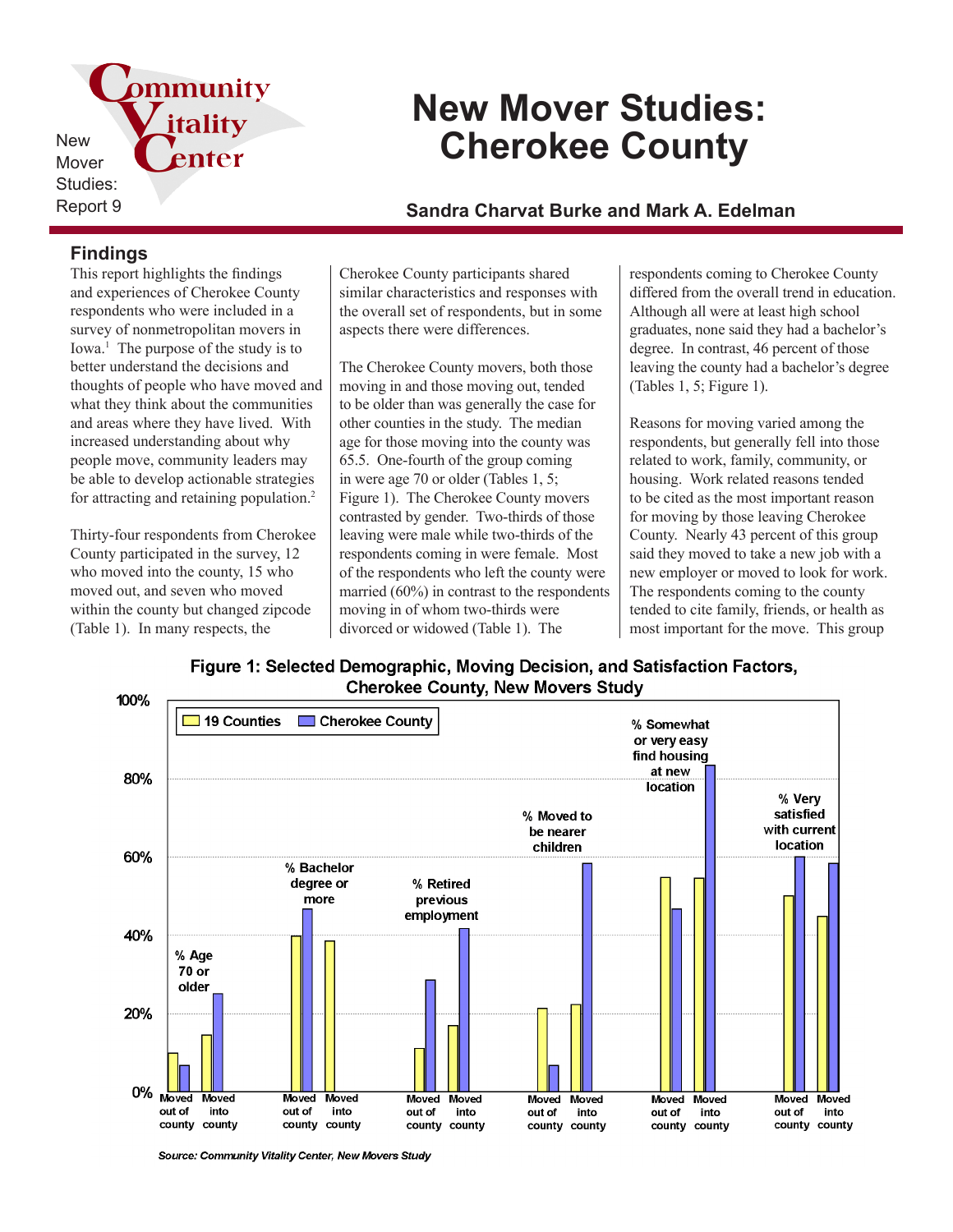| Community Vitality Center, Iowa State University, Ames, IA<br>4<br>67.0<br>$\%$<br>0.0<br>$\%$<br>75.0<br>$\%$<br>$\overline{0.0}$<br>75.0<br>25.0<br>$\%$<br>0.0<br>25.0<br>50.0<br>25.0<br>0.0<br>$\circ$<br>$\%$<br>0.0<br>25.0<br>25.0<br>0.0<br>16.7<br>16.7<br>33.3<br>33.3<br>In From<br>Another<br>State<br>$0.0\,$<br>66.0<br>$\%$<br>$\%$<br>0.0<br>$\%$<br>0.0<br>$\overline{ }$<br>$\overline{0}$ .<br>$\%$<br>42.9<br>$\%$<br>0.0<br>71.4<br>28.6<br>0.0<br>57.2<br>∞<br>62.5<br>25.0<br>12.5<br>14.3<br>14.3<br>14.3<br>14.3<br>57.1<br>Another<br>$\mathop{\rm Out}\nolimits\mathop{\rm To}\nolimits$<br><b>State</b><br>10.0<br>53.0<br>$\%$<br>25.0<br>$\%$<br>0.0<br>0.0<br>$\overline{10}$<br>$\%$<br>30.0<br>50.0<br>$10.0\,$<br>0.0<br>∞<br>12.5<br>$\%$<br>12.5<br>87.5<br>12.5<br>50.0<br>37.5<br>$\%$<br>0.0<br>25.0<br>37.5<br>Different<br>37.5<br>In From<br>County<br>Iowa<br>$\%$<br>$\%$<br>25.0<br>$12.5$<br>$12.5$<br>$37.5$<br>$\%$<br>25.0<br>25.0<br>∞<br>49.0<br>0.0<br>$\overline{0}$ .<br>75.0<br>25.0<br>$\%$<br>50.0<br>$12.5$<br>$12.5$<br>$\%$<br>12.5<br>25.0<br>8.3<br>33.3<br>12<br>Different<br>Out To<br>County<br>Iowa<br>Number of reasons exceeds number of respondents because some respondents gave more than one reason.<br>$\%$<br>29.0<br>$\%$<br>$\%$<br>0.0<br>28.6<br>0.0<br>0.0<br>20.0<br>$\overline{ }$<br>28.6<br>0.0<br>$\%$<br>$\overline{10}$<br>$\%$<br>50.0<br>30.0<br>85.7<br>14.3<br>14.3<br>0.0<br>Different<br>14.3<br>14.3<br>14.3<br>57.1<br>57.1<br>Zipcode<br>County,<br>Within<br>41.6<br>$\overline{16}$<br>$\%$<br>25.0<br>$43.8$ $18.8$<br>$\%$<br>25.0<br>$\%$<br>$\%$<br>0.0<br>25.0<br>$\%$<br>0.0<br>0.0<br>12.5<br>0.0<br>12<br>65.5<br>8.3<br>33.3<br>33.3<br>33.3<br>33.3<br>66.7<br>33.3<br>County<br>Moved<br>Into<br>$\Omega$<br>$\%$<br>40.0<br>15.0<br>20.0<br>20.0<br>50.0<br>$\%$<br>$\%$<br>$\%$<br>60.0<br>$\%$<br>5.0<br>15<br>0.0<br>13.3<br>6.7<br>6.7<br>66.7<br>33.3<br>13.3<br>13.3<br>26.7<br>13.3<br>6.7<br>46.7<br>Out Of<br>Moved<br>County<br>$\%$<br>$\%$<br>$\%$<br>$\%$<br>17.6<br>$\frac{4}{6}$<br>$\%$<br>21.7<br>19.6<br>19.6<br>34<br>50.0<br>8.8<br>11.8<br>58.8<br>8.8<br>50.0<br>17.6<br>37.0<br>41.2<br>23.5<br>2.9<br>35.3<br>23.5<br>20.6<br>2.2<br>Total<br>% Some college or vocational training<br>Work, income, education, retirement<br>% High school graduate or equivalent<br>Highest level of education completed<br>% Less than high school graduate<br>Community, services, amenities<br>Most important reason for moving<br>% Bachelor degree or more<br>% Divorced or separated<br>Family, friends, health<br>Number of respondents<br>Selected age categories<br>% Associate degree<br>Number of reasons<br>Median age in years<br>% Age 70 or older<br>% Never married<br>Type of reason<br>% Age $25 - 34$<br>Marital status<br>% Widowed<br>% Married<br>% Female<br>Housing<br>$\%$ Male<br>Other<br>Gender |  |  |  | Type and Direction of Move |  |  |
|-----------------------------------------------------------------------------------------------------------------------------------------------------------------------------------------------------------------------------------------------------------------------------------------------------------------------------------------------------------------------------------------------------------------------------------------------------------------------------------------------------------------------------------------------------------------------------------------------------------------------------------------------------------------------------------------------------------------------------------------------------------------------------------------------------------------------------------------------------------------------------------------------------------------------------------------------------------------------------------------------------------------------------------------------------------------------------------------------------------------------------------------------------------------------------------------------------------------------------------------------------------------------------------------------------------------------------------------------------------------------------------------------------------------------------------------------------------------------------------------------------------------------------------------------------------------------------------------------------------------------------------------------------------------------------------------------------------------------------------------------------------------------------------------------------------------------------------------------------------------------------------------------------------------------------------------------------------------------------------------------------------------------------------------------------------------------------------------------------------------------------------------------------------------------------------------------------------------------------------------------------------------------------------------------------------------------------------------------------------------------------------------------------------------------------------------------------------------------------------------------------------------------------------------------------------------------------------------------------------------------------------------------------------------------------------------------------------------------------------------------------------------------------------------------------------------------------------------------------------------------------------------------------------------------------------------------------|--|--|--|----------------------------|--|--|
|                                                                                                                                                                                                                                                                                                                                                                                                                                                                                                                                                                                                                                                                                                                                                                                                                                                                                                                                                                                                                                                                                                                                                                                                                                                                                                                                                                                                                                                                                                                                                                                                                                                                                                                                                                                                                                                                                                                                                                                                                                                                                                                                                                                                                                                                                                                                                                                                                                                                                                                                                                                                                                                                                                                                                                                                                                                                                                                                                     |  |  |  |                            |  |  |
| <b>Community Vitality Center</b><br>www.cvcia.org                                                                                                                                                                                                                                                                                                                                                                                                                                                                                                                                                                                                                                                                                                                                                                                                                                                                                                                                                                                                                                                                                                                                                                                                                                                                                                                                                                                                                                                                                                                                                                                                                                                                                                                                                                                                                                                                                                                                                                                                                                                                                                                                                                                                                                                                                                                                                                                                                                                                                                                                                                                                                                                                                                                                                                                                                                                                                                   |  |  |  |                            |  |  |
|                                                                                                                                                                                                                                                                                                                                                                                                                                                                                                                                                                                                                                                                                                                                                                                                                                                                                                                                                                                                                                                                                                                                                                                                                                                                                                                                                                                                                                                                                                                                                                                                                                                                                                                                                                                                                                                                                                                                                                                                                                                                                                                                                                                                                                                                                                                                                                                                                                                                                                                                                                                                                                                                                                                                                                                                                                                                                                                                                     |  |  |  |                            |  |  |
|                                                                                                                                                                                                                                                                                                                                                                                                                                                                                                                                                                                                                                                                                                                                                                                                                                                                                                                                                                                                                                                                                                                                                                                                                                                                                                                                                                                                                                                                                                                                                                                                                                                                                                                                                                                                                                                                                                                                                                                                                                                                                                                                                                                                                                                                                                                                                                                                                                                                                                                                                                                                                                                                                                                                                                                                                                                                                                                                                     |  |  |  |                            |  |  |
|                                                                                                                                                                                                                                                                                                                                                                                                                                                                                                                                                                                                                                                                                                                                                                                                                                                                                                                                                                                                                                                                                                                                                                                                                                                                                                                                                                                                                                                                                                                                                                                                                                                                                                                                                                                                                                                                                                                                                                                                                                                                                                                                                                                                                                                                                                                                                                                                                                                                                                                                                                                                                                                                                                                                                                                                                                                                                                                                                     |  |  |  |                            |  |  |
|                                                                                                                                                                                                                                                                                                                                                                                                                                                                                                                                                                                                                                                                                                                                                                                                                                                                                                                                                                                                                                                                                                                                                                                                                                                                                                                                                                                                                                                                                                                                                                                                                                                                                                                                                                                                                                                                                                                                                                                                                                                                                                                                                                                                                                                                                                                                                                                                                                                                                                                                                                                                                                                                                                                                                                                                                                                                                                                                                     |  |  |  |                            |  |  |
|                                                                                                                                                                                                                                                                                                                                                                                                                                                                                                                                                                                                                                                                                                                                                                                                                                                                                                                                                                                                                                                                                                                                                                                                                                                                                                                                                                                                                                                                                                                                                                                                                                                                                                                                                                                                                                                                                                                                                                                                                                                                                                                                                                                                                                                                                                                                                                                                                                                                                                                                                                                                                                                                                                                                                                                                                                                                                                                                                     |  |  |  |                            |  |  |
|                                                                                                                                                                                                                                                                                                                                                                                                                                                                                                                                                                                                                                                                                                                                                                                                                                                                                                                                                                                                                                                                                                                                                                                                                                                                                                                                                                                                                                                                                                                                                                                                                                                                                                                                                                                                                                                                                                                                                                                                                                                                                                                                                                                                                                                                                                                                                                                                                                                                                                                                                                                                                                                                                                                                                                                                                                                                                                                                                     |  |  |  |                            |  |  |
|                                                                                                                                                                                                                                                                                                                                                                                                                                                                                                                                                                                                                                                                                                                                                                                                                                                                                                                                                                                                                                                                                                                                                                                                                                                                                                                                                                                                                                                                                                                                                                                                                                                                                                                                                                                                                                                                                                                                                                                                                                                                                                                                                                                                                                                                                                                                                                                                                                                                                                                                                                                                                                                                                                                                                                                                                                                                                                                                                     |  |  |  |                            |  |  |
|                                                                                                                                                                                                                                                                                                                                                                                                                                                                                                                                                                                                                                                                                                                                                                                                                                                                                                                                                                                                                                                                                                                                                                                                                                                                                                                                                                                                                                                                                                                                                                                                                                                                                                                                                                                                                                                                                                                                                                                                                                                                                                                                                                                                                                                                                                                                                                                                                                                                                                                                                                                                                                                                                                                                                                                                                                                                                                                                                     |  |  |  |                            |  |  |
|                                                                                                                                                                                                                                                                                                                                                                                                                                                                                                                                                                                                                                                                                                                                                                                                                                                                                                                                                                                                                                                                                                                                                                                                                                                                                                                                                                                                                                                                                                                                                                                                                                                                                                                                                                                                                                                                                                                                                                                                                                                                                                                                                                                                                                                                                                                                                                                                                                                                                                                                                                                                                                                                                                                                                                                                                                                                                                                                                     |  |  |  |                            |  |  |
|                                                                                                                                                                                                                                                                                                                                                                                                                                                                                                                                                                                                                                                                                                                                                                                                                                                                                                                                                                                                                                                                                                                                                                                                                                                                                                                                                                                                                                                                                                                                                                                                                                                                                                                                                                                                                                                                                                                                                                                                                                                                                                                                                                                                                                                                                                                                                                                                                                                                                                                                                                                                                                                                                                                                                                                                                                                                                                                                                     |  |  |  |                            |  |  |
|                                                                                                                                                                                                                                                                                                                                                                                                                                                                                                                                                                                                                                                                                                                                                                                                                                                                                                                                                                                                                                                                                                                                                                                                                                                                                                                                                                                                                                                                                                                                                                                                                                                                                                                                                                                                                                                                                                                                                                                                                                                                                                                                                                                                                                                                                                                                                                                                                                                                                                                                                                                                                                                                                                                                                                                                                                                                                                                                                     |  |  |  |                            |  |  |
|                                                                                                                                                                                                                                                                                                                                                                                                                                                                                                                                                                                                                                                                                                                                                                                                                                                                                                                                                                                                                                                                                                                                                                                                                                                                                                                                                                                                                                                                                                                                                                                                                                                                                                                                                                                                                                                                                                                                                                                                                                                                                                                                                                                                                                                                                                                                                                                                                                                                                                                                                                                                                                                                                                                                                                                                                                                                                                                                                     |  |  |  |                            |  |  |
|                                                                                                                                                                                                                                                                                                                                                                                                                                                                                                                                                                                                                                                                                                                                                                                                                                                                                                                                                                                                                                                                                                                                                                                                                                                                                                                                                                                                                                                                                                                                                                                                                                                                                                                                                                                                                                                                                                                                                                                                                                                                                                                                                                                                                                                                                                                                                                                                                                                                                                                                                                                                                                                                                                                                                                                                                                                                                                                                                     |  |  |  |                            |  |  |
|                                                                                                                                                                                                                                                                                                                                                                                                                                                                                                                                                                                                                                                                                                                                                                                                                                                                                                                                                                                                                                                                                                                                                                                                                                                                                                                                                                                                                                                                                                                                                                                                                                                                                                                                                                                                                                                                                                                                                                                                                                                                                                                                                                                                                                                                                                                                                                                                                                                                                                                                                                                                                                                                                                                                                                                                                                                                                                                                                     |  |  |  |                            |  |  |
|                                                                                                                                                                                                                                                                                                                                                                                                                                                                                                                                                                                                                                                                                                                                                                                                                                                                                                                                                                                                                                                                                                                                                                                                                                                                                                                                                                                                                                                                                                                                                                                                                                                                                                                                                                                                                                                                                                                                                                                                                                                                                                                                                                                                                                                                                                                                                                                                                                                                                                                                                                                                                                                                                                                                                                                                                                                                                                                                                     |  |  |  |                            |  |  |
|                                                                                                                                                                                                                                                                                                                                                                                                                                                                                                                                                                                                                                                                                                                                                                                                                                                                                                                                                                                                                                                                                                                                                                                                                                                                                                                                                                                                                                                                                                                                                                                                                                                                                                                                                                                                                                                                                                                                                                                                                                                                                                                                                                                                                                                                                                                                                                                                                                                                                                                                                                                                                                                                                                                                                                                                                                                                                                                                                     |  |  |  |                            |  |  |
|                                                                                                                                                                                                                                                                                                                                                                                                                                                                                                                                                                                                                                                                                                                                                                                                                                                                                                                                                                                                                                                                                                                                                                                                                                                                                                                                                                                                                                                                                                                                                                                                                                                                                                                                                                                                                                                                                                                                                                                                                                                                                                                                                                                                                                                                                                                                                                                                                                                                                                                                                                                                                                                                                                                                                                                                                                                                                                                                                     |  |  |  |                            |  |  |
|                                                                                                                                                                                                                                                                                                                                                                                                                                                                                                                                                                                                                                                                                                                                                                                                                                                                                                                                                                                                                                                                                                                                                                                                                                                                                                                                                                                                                                                                                                                                                                                                                                                                                                                                                                                                                                                                                                                                                                                                                                                                                                                                                                                                                                                                                                                                                                                                                                                                                                                                                                                                                                                                                                                                                                                                                                                                                                                                                     |  |  |  |                            |  |  |
|                                                                                                                                                                                                                                                                                                                                                                                                                                                                                                                                                                                                                                                                                                                                                                                                                                                                                                                                                                                                                                                                                                                                                                                                                                                                                                                                                                                                                                                                                                                                                                                                                                                                                                                                                                                                                                                                                                                                                                                                                                                                                                                                                                                                                                                                                                                                                                                                                                                                                                                                                                                                                                                                                                                                                                                                                                                                                                                                                     |  |  |  |                            |  |  |
|                                                                                                                                                                                                                                                                                                                                                                                                                                                                                                                                                                                                                                                                                                                                                                                                                                                                                                                                                                                                                                                                                                                                                                                                                                                                                                                                                                                                                                                                                                                                                                                                                                                                                                                                                                                                                                                                                                                                                                                                                                                                                                                                                                                                                                                                                                                                                                                                                                                                                                                                                                                                                                                                                                                                                                                                                                                                                                                                                     |  |  |  |                            |  |  |
|                                                                                                                                                                                                                                                                                                                                                                                                                                                                                                                                                                                                                                                                                                                                                                                                                                                                                                                                                                                                                                                                                                                                                                                                                                                                                                                                                                                                                                                                                                                                                                                                                                                                                                                                                                                                                                                                                                                                                                                                                                                                                                                                                                                                                                                                                                                                                                                                                                                                                                                                                                                                                                                                                                                                                                                                                                                                                                                                                     |  |  |  |                            |  |  |
|                                                                                                                                                                                                                                                                                                                                                                                                                                                                                                                                                                                                                                                                                                                                                                                                                                                                                                                                                                                                                                                                                                                                                                                                                                                                                                                                                                                                                                                                                                                                                                                                                                                                                                                                                                                                                                                                                                                                                                                                                                                                                                                                                                                                                                                                                                                                                                                                                                                                                                                                                                                                                                                                                                                                                                                                                                                                                                                                                     |  |  |  |                            |  |  |
|                                                                                                                                                                                                                                                                                                                                                                                                                                                                                                                                                                                                                                                                                                                                                                                                                                                                                                                                                                                                                                                                                                                                                                                                                                                                                                                                                                                                                                                                                                                                                                                                                                                                                                                                                                                                                                                                                                                                                                                                                                                                                                                                                                                                                                                                                                                                                                                                                                                                                                                                                                                                                                                                                                                                                                                                                                                                                                                                                     |  |  |  |                            |  |  |
|                                                                                                                                                                                                                                                                                                                                                                                                                                                                                                                                                                                                                                                                                                                                                                                                                                                                                                                                                                                                                                                                                                                                                                                                                                                                                                                                                                                                                                                                                                                                                                                                                                                                                                                                                                                                                                                                                                                                                                                                                                                                                                                                                                                                                                                                                                                                                                                                                                                                                                                                                                                                                                                                                                                                                                                                                                                                                                                                                     |  |  |  |                            |  |  |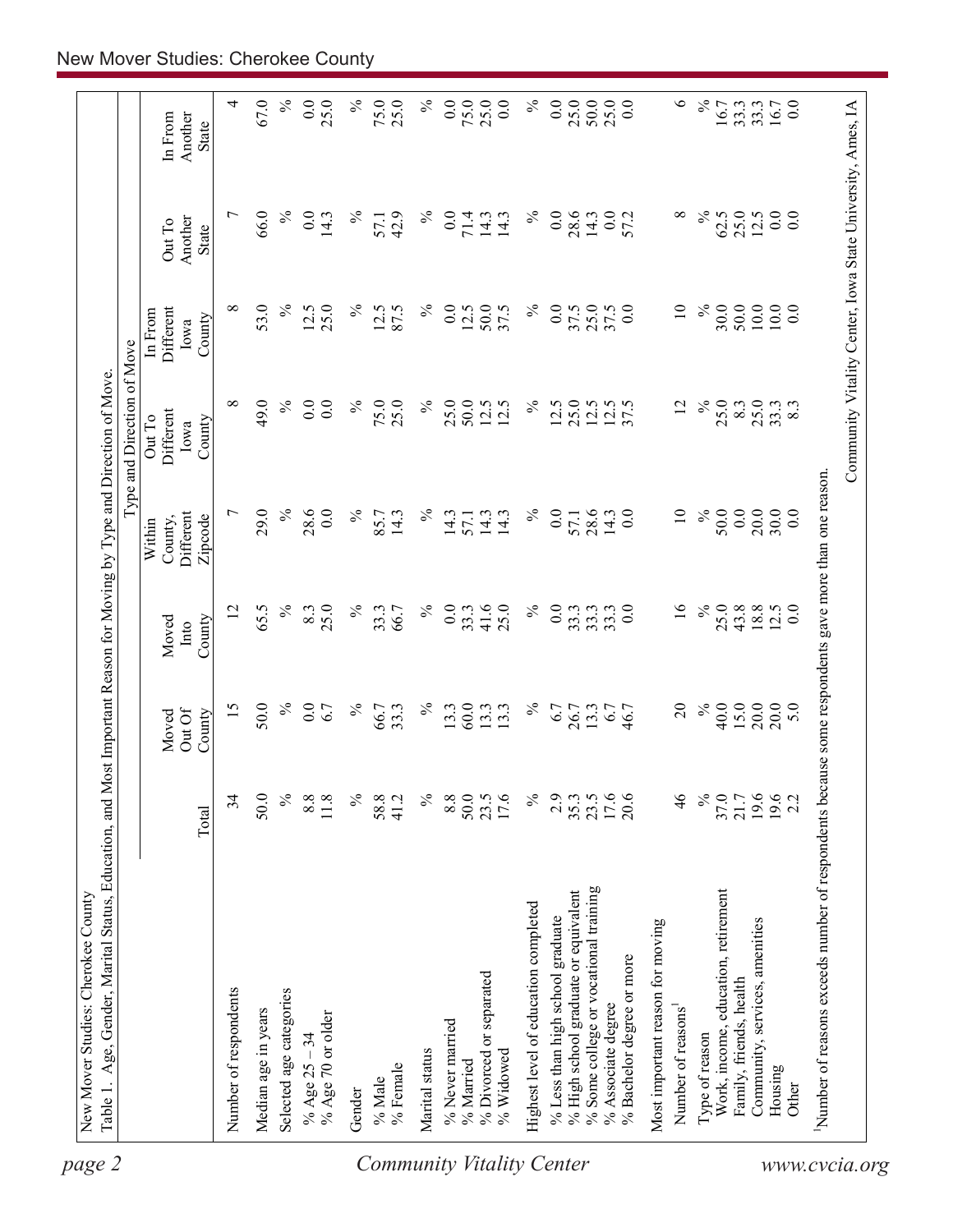|                                  | Factors in Moving Decision by Type and Direction of Move.<br>New Mover Studies: Cherokee County<br>Table 2. |                      |                                           |                  |                                       | Type and Direction of Move  |                                                            |                   |                      |
|----------------------------------|-------------------------------------------------------------------------------------------------------------|----------------------|-------------------------------------------|------------------|---------------------------------------|-----------------------------|------------------------------------------------------------|-------------------|----------------------|
| www.cvcia.org                    |                                                                                                             |                      | Out Of<br>Moved                           | Moved<br>Into    | <b>Different</b><br>County,<br>Within | Different<br>Out To<br>Iowa | Different<br>In From<br>Iowa                               | Another<br>Out To | Another<br>In From   |
|                                  |                                                                                                             | Total                | County                                    | County           | Zipcode                               | County                      | County                                                     | State             | State                |
|                                  | Number of respondents                                                                                       | 34                   | $\frac{5}{2}$                             |                  | $\overline{ }$                        | $\infty$                    | ${}^{\circ}$                                               | $\overline{ }$    | 4                    |
|                                  | Factors in Moving Decision                                                                                  | % Yes <sup>1</sup>   | $%$ Yes                                   | % $Y$ es         | $%$ Yes                               | $%$ Yes                     | $%$ Yes                                                    | $%$ Yes           | $%$ Yes              |
|                                  | Moved, commuted, same employer                                                                              | 12.5                 |                                           | 16.7             | 16.7                                  | 12.5                        | 25.0                                                       | 0.0               | $\overline{0}$ .     |
|                                  | Job transfer by employer to location                                                                        | $\overline{3}$ .     | 7.1                                       | 0.0              | 0.0                                   | 0.0                         | 0.0                                                        | 16.7              | $\overline{0.0}$     |
|                                  | Laid off from previous job                                                                                  | $\overline{3}$ .     | $0.0$<br>$0.9$<br>$0.9$<br>$0.8$<br>$0.8$ | 2332             | 0.0                                   | $\overline{0.0}$            | 12.5                                                       | 0.0               | $\overline{0.0}$     |
|                                  | New job with new employer                                                                                   | 28.1                 |                                           |                  | 33.3                                  | 37.5                        | 12.5                                                       | 50.0              | $\overline{0.0}$     |
|                                  | Moved to look for new job or work                                                                           | 21.9                 |                                           |                  | 0.0                                   | 50.0                        | 12.5                                                       | 33.3              | $\overline{0.0}$     |
|                                  | Retired from previous employment                                                                            | 30.3                 |                                           | 41.7             | 14.3                                  | 12.5                        | 25.0                                                       | 50.0              | 75.0                 |
|                                  | To be nearer parents                                                                                        |                      |                                           | 16.7             | 14.3                                  | 12.5                        | 12.5                                                       | 0.0               |                      |
|                                  | To be nearer children                                                                                       | $12.1$<br>$23.5$     | $\frac{7}{1.7}$                           | 58.3             | 0.0                                   | 0.0                         | 50.0                                                       | 14.3              | 25.0                 |
|                                  | To live with spouse or partner                                                                              | $6.1\,$              |                                           | $8.\overline{3}$ | 14.3                                  | 0.0                         | 12.5                                                       | 0.0               | 0.0                  |
|                                  | To be nearer siblings, other relatives                                                                      | 30.3                 | $0.0$<br>$7.1$<br>$7.1$<br>$7.1$          | 66.7             | 14.3                                  | 12.5                        | 62.5                                                       | $\overline{0.0}$  | 75.0                 |
|                                  | To be nearer friends, acquaintances                                                                         | 21.2                 |                                           | 25.0             | 14.3                                  | 37.5                        | 37.5                                                       | 0.0               | $\overline{0}$ .     |
|                                  | Change in marital status                                                                                    | 12.1                 |                                           | 25.0             | 0.0                                   | 0.0                         | 37.5                                                       | 16.7              | $\overline{0.0}$     |
|                                  | Place easier find spouse or partner                                                                         | 9.1                  |                                           | 8.3              | 0.0                                   | 25.0                        | 12.5                                                       | 0.0               | 0.0                  |
|                                  | Decline in health                                                                                           | $\overline{9}$ .     | $\frac{14.3}{7.1}$                        | $\frac{83}{83}$  | 14.3                                  | 12.5                        | 0.0                                                        | $\overline{0.0}$  | 25.0                 |
| <b>Community Vitality Center</b> | lake care aging parents                                                                                     | 3.0                  |                                           |                  | $\overline{0}$ .                      | 0.0                         | $\overline{0}$                                             | $_{0.0}$          |                      |
|                                  | Find less congested place to live                                                                           |                      |                                           | 41.7             | 42.9                                  | 0.0                         | 37.5                                                       | 16.7              | 50.0                 |
|                                  | Find safer place to live                                                                                    | 27.3<br>27.3<br>30.3 |                                           | 33.3             | 28.6                                  |                             | 25.0                                                       | 16.7              |                      |
|                                  | Live in desirable natural environment                                                                       |                      | $7147943$<br>$7147943$                    | 33.3             | 14.3                                  | 25.0                        | 37.5                                                       | 33.3              | 50.0<br>25.0<br>25.0 |
|                                  | More outdoor recreation                                                                                     | 33.3                 |                                           | $25.0$<br>$25.0$ | 28.6                                  | 37.5<br>50.0                | 25.0<br>37.5                                               | 50.0              |                      |
|                                  | Find arts, entertainment, cultural                                                                          |                      |                                           |                  | 14.3                                  |                             |                                                            | 83.3              | 0.0                  |
|                                  | Find simpler pace of life                                                                                   | 33.3                 | 21.4<br>57.1                              | 58.3             | 14.3                                  | 25.0                        | 62.5                                                       | 16.7              | 50.0                 |
|                                  | Find more exciting lifestyle                                                                                |                      |                                           | 8.3              | 28.6                                  | 50.0                        | 12.5                                                       | 66.7              | 0.0                  |
|                                  | Live someplace new, have fresh start                                                                        | 39.4                 | 50.0                                      | 41.7             | 14.3                                  | 37.5                        | 62.5                                                       | 66.7              | $\overline{0.0}$     |
|                                  | Lower cost of housing                                                                                       | 30.3                 | 21.4                                      | 58.3             | $\overline{0.0}$                      | 25.0                        | 75.0                                                       | 16.7              | 25.0                 |
|                                  | Have lower taxes                                                                                            | 12.1                 | $\overline{7.1}$                          | 25.0             | $\overline{0.0}$                      | 12.5                        | 25.0                                                       | 0.0               | 25.0                 |
|                                  | Have better internet, tv, phone                                                                             | 15.2                 | $28.6$<br>0.0                             | 8.3              | 0.0                                   | 25.0                        | 12.5                                                       | 33.3              | 0.0                  |
|                                  | Find better quality local schools                                                                           | 6.3                  |                                           | 0.0              | 28.6                                  | 0.0                         | 0.0                                                        | 0.0               | $\overline{0.0}$     |
|                                  | Opportunities children to achieve                                                                           | 12.1                 | $\frac{14}{214}$                          | 0.0              | 14.3                                  | 25.0                        | 0.0                                                        | 16.7              | 0.0                  |
|                                  | Have more ethnic diversity                                                                                  | $\overline{2}$ .     |                                           | 8.3              | 0.0                                   | 12.5                        | 12.5                                                       | 33.3<br>16.7      | 0.0                  |
|                                  | Have less ethnic diversity                                                                                  | $\overline{6}$       |                                           | $\overline{0.0}$ | 14.3                                  | 0.0                         | 0.0                                                        |                   | $\overline{0.0}$     |
| page 3                           | Respondents could respond "Yes" to more than one factor.                                                    |                      |                                           |                  |                                       |                             |                                                            |                   |                      |
|                                  |                                                                                                             |                      |                                           |                  |                                       |                             | Community Vitality Center, Iowa State University, Ames, IA |                   |                      |
|                                  |                                                                                                             |                      |                                           |                  |                                       |                             |                                                            |                   |                      |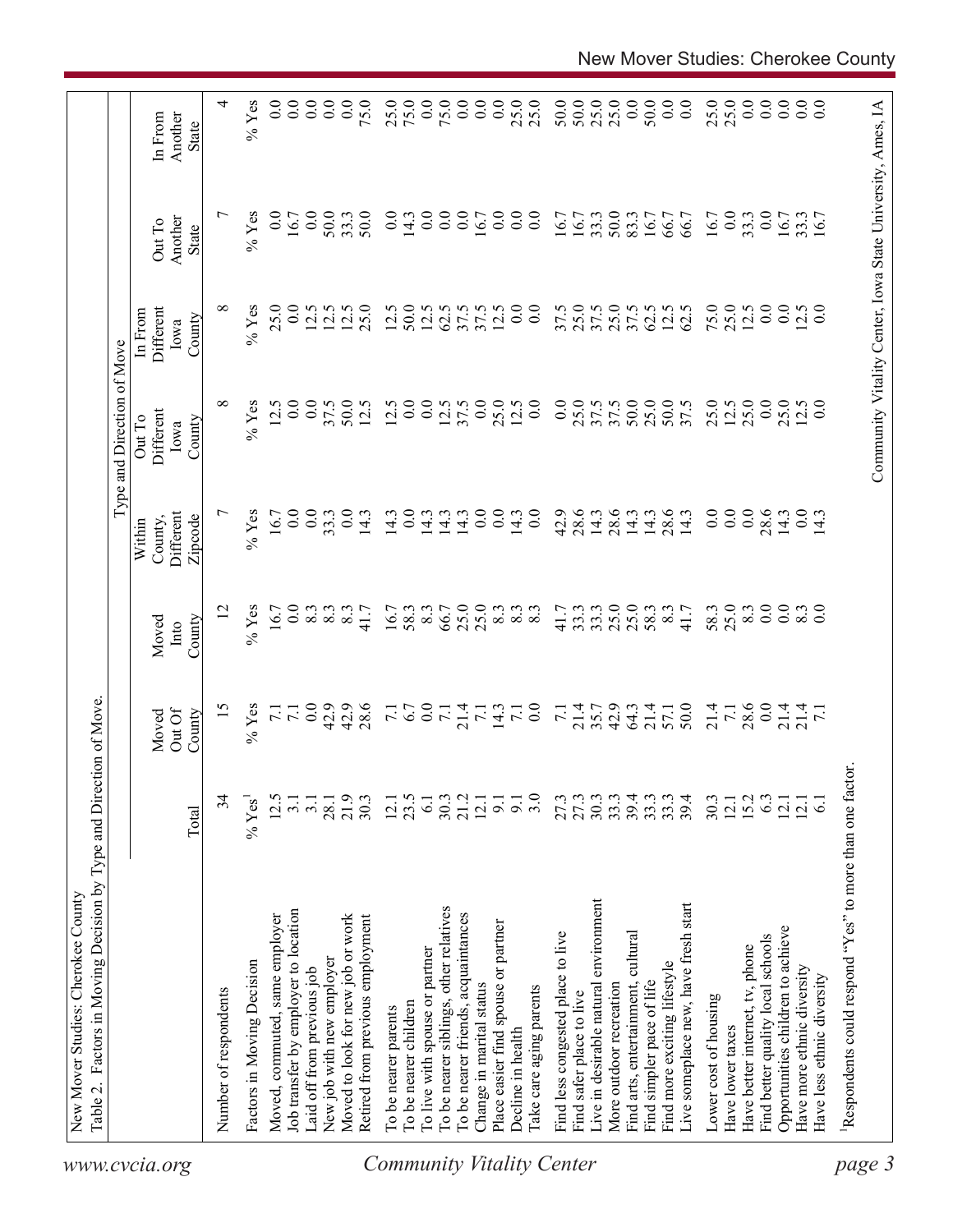| page 4                    | Table 3. Lived in Area Previously, Sources of Information, Ease of Finding Housing, and Household Income by Type and Direction of Move<br>New Mover Studies: Cherokee County |                       |                  |                  |                      |                            |                      |                                                            |                         |
|---------------------------|------------------------------------------------------------------------------------------------------------------------------------------------------------------------------|-----------------------|------------------|------------------|----------------------|----------------------------|----------------------|------------------------------------------------------------|-------------------------|
|                           |                                                                                                                                                                              |                       |                  |                  |                      | Type and Direction of Move |                      |                                                            |                         |
|                           |                                                                                                                                                                              |                       | Moved            | Moved            | County,<br>Within    | Different<br>Out To        | Different<br>In From | Out To                                                     | In From                 |
|                           |                                                                                                                                                                              | Total                 | Out Of<br>County | County<br>Into   | Different<br>Zipcode | County<br>Iowa             | County<br>Iowa       | Another<br><b>State</b>                                    | Another<br><b>State</b> |
|                           | Number of respondents                                                                                                                                                        | 34                    | $\overline{15}$  | 12               | $\overline{ }$       | $\infty$                   | ∞                    | ↽                                                          | 4                       |
|                           | Previously had lived:                                                                                                                                                        | $%$ Yes               | $%$ Yes          | $%$ Yes          | $%$ Yes              | $%$ Yes                    | $%$ Yes              | $%$ Yes                                                    | $%$ Yes                 |
|                           | In current state                                                                                                                                                             | 75.0                  |                  | 81.8             | 100.0                | 100.0                      | 100.0                | 14.3                                                       | 50.0                    |
|                           | In current county                                                                                                                                                            | 41.9                  | 57.1<br>21.4     | 30.0             | 100.0                | 28.6                       | 28.6                 | 14.3                                                       | 33.3                    |
|                           | In or near current city/town                                                                                                                                                 | 39.4                  | 33.3             | 36.4             | 57.1                 | 50.0                       | 37.5                 | 14.3                                                       | 33.3                    |
|                           | Used source of information for move                                                                                                                                          | $\%$ Yes <sup>1</sup> | $\%$ Yes         | $%$ Yes          | $\%$ Yes             | $%$ Yes                    | $%$ Yes              | $\%$ Yes                                                   | $%$ Yes                 |
|                           | Internet                                                                                                                                                                     | 23.5                  | 46.7             | $\overline{0}$ . | 14.3                 | 25.0                       | 0.0                  | 71.4                                                       | 0.0                     |
|                           | IV, magazines, newspapers                                                                                                                                                    | 20.6                  | 26.7             | 16.7             | 14.3                 | 12.5                       | 25.0                 | 42.9                                                       | 0.0                     |
|                           | Current community resident                                                                                                                                                   | 23.5                  | 13.3             | 41.7             | 14.3                 | 12.5                       | 37.5                 | 14.3                                                       | 50.0                    |
|                           | Employer or co-workers                                                                                                                                                       | 20.6                  | 33.3             | 8.3              | 14.3                 | 25.0                       | $12.5$<br>62.5       | 42.9                                                       | 0.0                     |
|                           | Friends and acquaintances                                                                                                                                                    | 41.2                  | 46.7             | 41.7             | 28.6                 | 75.0                       |                      | 14.3                                                       | 0.0                     |
|                           | Family                                                                                                                                                                       | 50.0                  | 40.0             | 58.3             | 57.1                 | 37.5                       | 50.0                 | 42.9                                                       | 75.0                    |
| Community Vitality Center | Travel or vacation to new location<br>Attended school or college there                                                                                                       | 5.9<br>8.8            | 13.3<br>6.7      | 0.0<br>8.3       | 0.0<br>14.3          | 0.0<br>25.0                | 0.0<br>12.5          | $\overline{0}$<br>14.3                                     | 0.0<br>0.0              |
|                           | Ease of finding housing at new location                                                                                                                                      | $\%$                  | $\%$             | $\%$             | $\%$                 | $\%$                       | $\%$                 | $\%$                                                       | $\%$                    |
|                           | Very difficult (1)                                                                                                                                                           | 11.8                  | 13.3             | 0.0              | 28.6                 | 25.0                       | 0.0                  | 0.0                                                        | 0.0                     |
|                           | Somewhat difficult (2)                                                                                                                                                       | 23.5                  | 33.3             | 16.7             | 14.3                 | 12.5                       | 12.5                 | 57.1                                                       | 25.0                    |
|                           | $\widetilde{\omega}$<br>Neither difficult or easy                                                                                                                            | 5.9                   | 6.7              | 0.0              | 14.3                 | 12.5                       | 0.0                  | 0.0                                                        | 0.0                     |
|                           | Somewhat easy (4)<br>Very easy $(5)$                                                                                                                                         | 20.6<br>38.2          | 40.0<br>6.7      | 41.7<br>41.7     | 28.6<br>14.3         | 12.5<br>37.5               | 37.5<br>50.0         | 0.0<br>42.9                                                | 50.0<br>25.0            |
|                           | - 5)<br>Average rating finding housing (1                                                                                                                                    | 3.50                  | 3.27             | 4.08             | 3.00                 | 3.25                       | 4.25                 | 3.29                                                       | 3.75                    |
|                           | Household income for 2004                                                                                                                                                    | $\%$                  | $\%$             | $\%$             | $\%$                 | $\%$                       | $\%$                 | $\%$                                                       | $\%$                    |
|                           | Less than $$20,000(1)$                                                                                                                                                       | 24.2                  | 13.3             | 41.7             | 16.7                 | 25.0                       | 37.5                 | 0.0                                                        | 50.0                    |
|                           | $$20,000 - $34,999$ (2)                                                                                                                                                      | 27.3                  | 26.7             | 33.3             | 16.7                 | 37.5                       | 50.0                 | 14.3                                                       | 0.0                     |
|                           | $$35,000 - $49,999(3)$                                                                                                                                                       | 21.2                  | 20.0             | $\frac{8}{3}$    | 50.0                 | 12.5                       | 12.5                 | 28.6                                                       | 0.0                     |
|                           | $$50,000 - $69,999 (4)$                                                                                                                                                      | 9.1                   | 13.3             |                  | 0.0                  | 12.5                       | 0.0                  | 14.3                                                       | 25.0                    |
|                           | $$70,000 - $99,999(5)$                                                                                                                                                       | 9.1                   | 13.3             | $rac{0.0}{8.3}$  | 16.7                 | 12.5                       | $\overline{0.0}$     | 14.3                                                       | 0.0                     |
|                           | $$100,000 - $149,999(6)$                                                                                                                                                     | 3.0                   | $\overline{0.0}$ |                  | 0.0                  | 0.0                        | $\overline{0}$ .     | 0.0                                                        | 25.0                    |
|                           | \$150,000 or more (7)                                                                                                                                                        | $\overline{61}$       | $\overline{3}$   | $\overline{0.0}$ | $0.0\,$              | $\overline{0}$ .           | $_{0.0}$             | 28.6                                                       | 0.0                     |
|                           | Average income category $(1 - 7)$                                                                                                                                            | 2.85                  | 3.40             | 2.17             | 2.83                 | 2.50                       | 1.75                 | 4.43                                                       | 3.00                    |
|                           | Respondents could respond "Yes" to more than one source                                                                                                                      |                       |                  |                  |                      |                            |                      |                                                            |                         |
| www.cvcia.org             |                                                                                                                                                                              |                       |                  |                  |                      |                            |                      | Community Vitality Center, Iowa State University, Ames, IA |                         |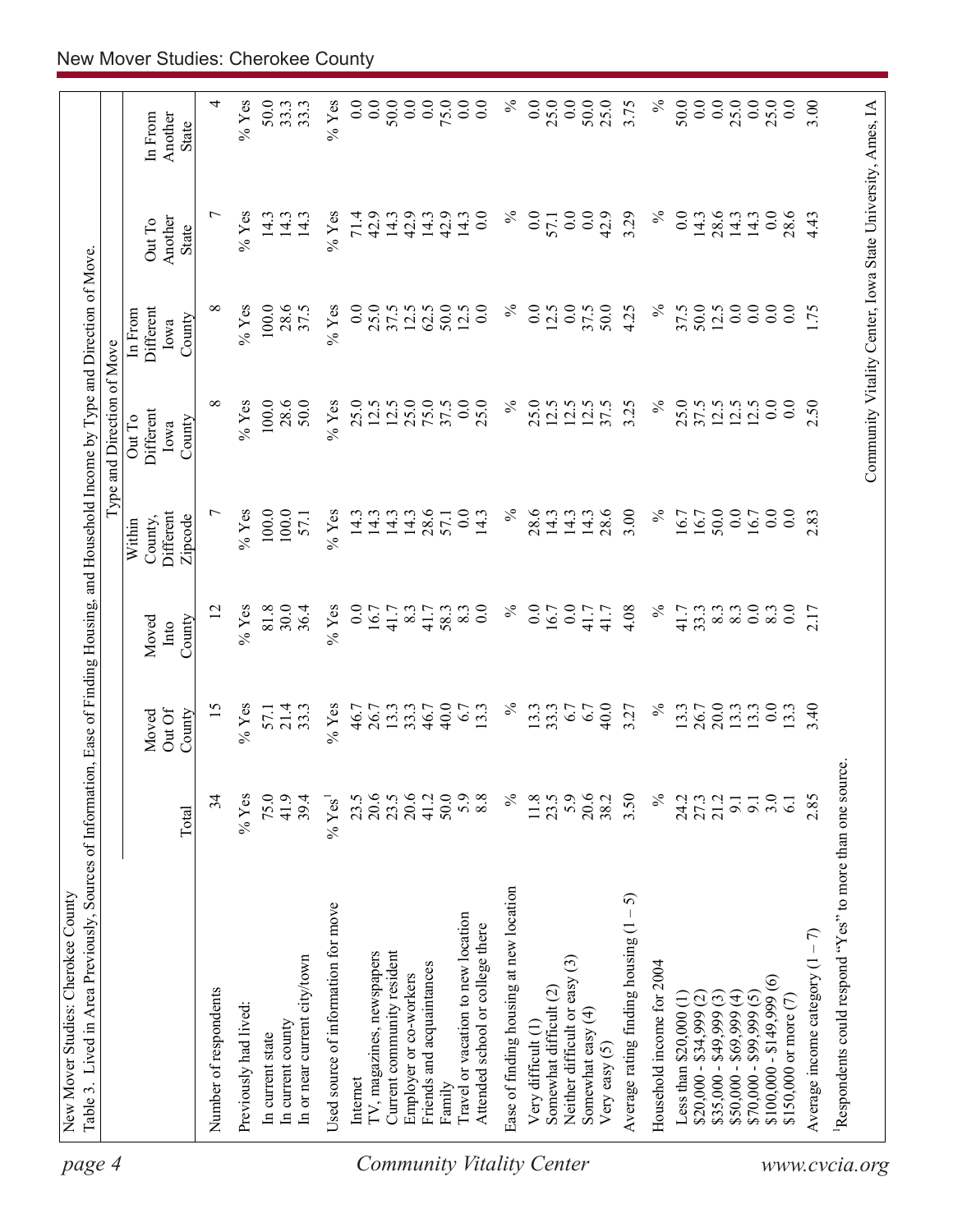|               |                                                                   |                          |                           |                         |                                           | Type and Direction of Move                                 |                                        |                            |                             |
|---------------|-------------------------------------------------------------------|--------------------------|---------------------------|-------------------------|-------------------------------------------|------------------------------------------------------------|----------------------------------------|----------------------------|-----------------------------|
|               |                                                                   | Total                    | Out Of<br>County<br>Moved | County<br>Moved<br>Into | Different<br>Zipcode<br>County,<br>Within | Different<br>Out To<br>County<br>Iowa                      | Different<br>In From<br>County<br>Iowa | Another<br>Out To<br>State | Another<br>In From<br>State |
|               | Number of respondents                                             | 34                       | 15                        | 12                      | $\overline{ }$                            | $\infty$                                                   | $\infty$                               | $\overline{ }$             | 4                           |
|               | Current location income compared with<br>previous location income | $\frac{5}{6}$            | $\%$                      | $\%$                    | $\%$                                      | $\%$                                                       | $\%$                                   | $\%$                       | $\%$                        |
|               | Significantly lower income (1)                                    | 15.2                     | 13.3                      | 25.0                    |                                           | 0.0                                                        | 12.5                                   | 28.6                       | 50.0                        |
|               | Somewhat lower income (2)                                         | 3.0                      | 0.0                       | 8.3                     | 0.0                                       | 0.0                                                        | 12.5                                   | 0.0                        | 0.0                         |
|               | About same income (3)                                             |                          | 53.3                      | 50.0                    | 83.3                                      | 62.5                                                       | 62.5                                   | 42.9                       | 25.0                        |
|               | Somewhat higher income (4)                                        | 57.6<br>21.2             | 33.3                      | 8.3                     | 16.7                                      | 37.5                                                       | 0.0                                    | 28.6                       | 25.0                        |
|               | Significantly higher income (5)                                   | 3.0                      | 0.0                       | 8.3                     | 0.0                                       | 0.0                                                        | 12.5                                   | 0.0                        | 0.0                         |
|               | Average comparison income $(1 - 5)$                               | 2.94                     | 3.07                      | 2.67                    | 3.17                                      | 3.38                                                       | 2.88                                   | 2.71                       | 2.25                        |
|               | Satisfaction with previous location                               | $\%$                     | $\%$                      | $\%$                    | $\%$                                      | $\%$                                                       | $\%$                                   | $\%$                       | $\%$                        |
|               | Very dissatisfied (1)                                             | 5.9                      | 6.7                       | 8.3                     | 0.0                                       | 12.5                                                       | 12.5                                   | $\overline{0}$ .           | 0.0                         |
|               | Somewhat dissatisfied (2)                                         | $17.6$<br>11.8           | 20.0                      | 16.7                    | 14.3                                      | 25.0                                                       | 12.5                                   | 14.3                       | 25.0                        |
|               | Neither dissatisfied or satisfied (3)                             |                          | 6.7                       | 8.3                     | 28.6                                      | 0.0                                                        | 12.5                                   | 14.3                       | 0.0                         |
|               | Somewhat satisfied (4)                                            | 26.5                     | 33.3                      | 16.7                    | 28.6                                      | 50.0                                                       | 12.5                                   | 14.3                       | 25.0                        |
|               | Very satisfied (5)                                                | 38.2                     | 33.3                      | 50.0                    | 28.6                                      | 12.5                                                       | 50.0                                   | 57.1                       | 50.0                        |
|               | Average satisfaction previous $(1 - 5)$                           | 3.74                     | 3.67                      | 3.83                    | 3.71                                      | 3.25                                                       | 3.75                                   | 4.14                       | 4.00                        |
|               | Satisfaction with current location                                | $\%$                     | $\%$                      | $\%$                    | $\%$                                      | $\%$                                                       | $\%$                                   | $\%$                       | $\%$                        |
|               | Very dissatisfied (1)                                             | $8.8\,$                  | 6.7                       | 8.3                     | 14.3                                      | 12.5                                                       | 12.5                                   | 0.0                        | 0.0                         |
|               | Somewhat dissatisfied (2)                                         |                          | $3.\overline{3}$          | 8.3                     | 0.0                                       | 25.0                                                       | 12.5                                   | 0.0                        | 0.0                         |
|               | Neither dissatisfied or satisfied (3)                             | $8.8$<br>$8.8$<br>$11.8$ | 6.7                       | 16.7                    | 0.0                                       | 12.5                                                       | 12.5                                   | 0.0                        | 25.0                        |
|               | Somewhat satisfied (4)<br>Very satisfied (5)                      | 61.8                     | 60.0<br>13.3              | 8.3<br>58.3             | 71.4<br>14.3                              | 37.5<br>12.5                                               | 12.5<br>50.0                           | 14.3<br>85.7               | 0.0<br>75.0                 |
|               | Average satisfaction current $(1 - 5)$                            | 4.09                     | 4.07                      | 4.00                    | 4.29                                      | 3.38                                                       | 3.75                                   | 4.86                       | 4.50                        |
|               | Would do move over again                                          | $\frac{5}{6}$            | $\%$                      | $\%$                    | $\%$                                      | $\%$                                                       | $\%$                                   | $\%$                       | $\%$                        |
|               | Definitely not (1)                                                | 2.9                      | 0.0                       | 8.3                     | 0.0                                       | 0.0                                                        | 12.5                                   | 0.0                        | 0.0                         |
|               | Probably not (2)                                                  | 5.9                      | 6.7                       | 8.3                     | 0.0                                       | 12.5                                                       | 12.5                                   | 0.0                        | 0.0                         |
| Undecided (3) |                                                                   | 5.9                      | 6.7                       | 8.3                     | 0.0                                       | 12.5                                                       | 0.0                                    | 0.0                        | 25.0                        |
|               | Probably yes (4)                                                  | 41.2                     | 33.3<br>53.3              | 50.0                    | 42.9                                      | 37.5                                                       | 62.5                                   | 28.6                       | 25.0                        |
|               | Definitely yes (5)                                                | 44.1                     |                           | 25.0                    | 57.1                                      |                                                            |                                        | 71.4                       | 50.0                        |
|               | Average rating do move over $(1 - 5)$                             | 4.18                     | 4.33                      | 3.75                    | 4.57                                      | 4.00                                                       | 3.50                                   | 4.71                       | 4.25                        |
|               |                                                                   |                          |                           |                         |                                           | Community Vitality Center, Iowa State University, Ames, IA |                                        |                            |                             |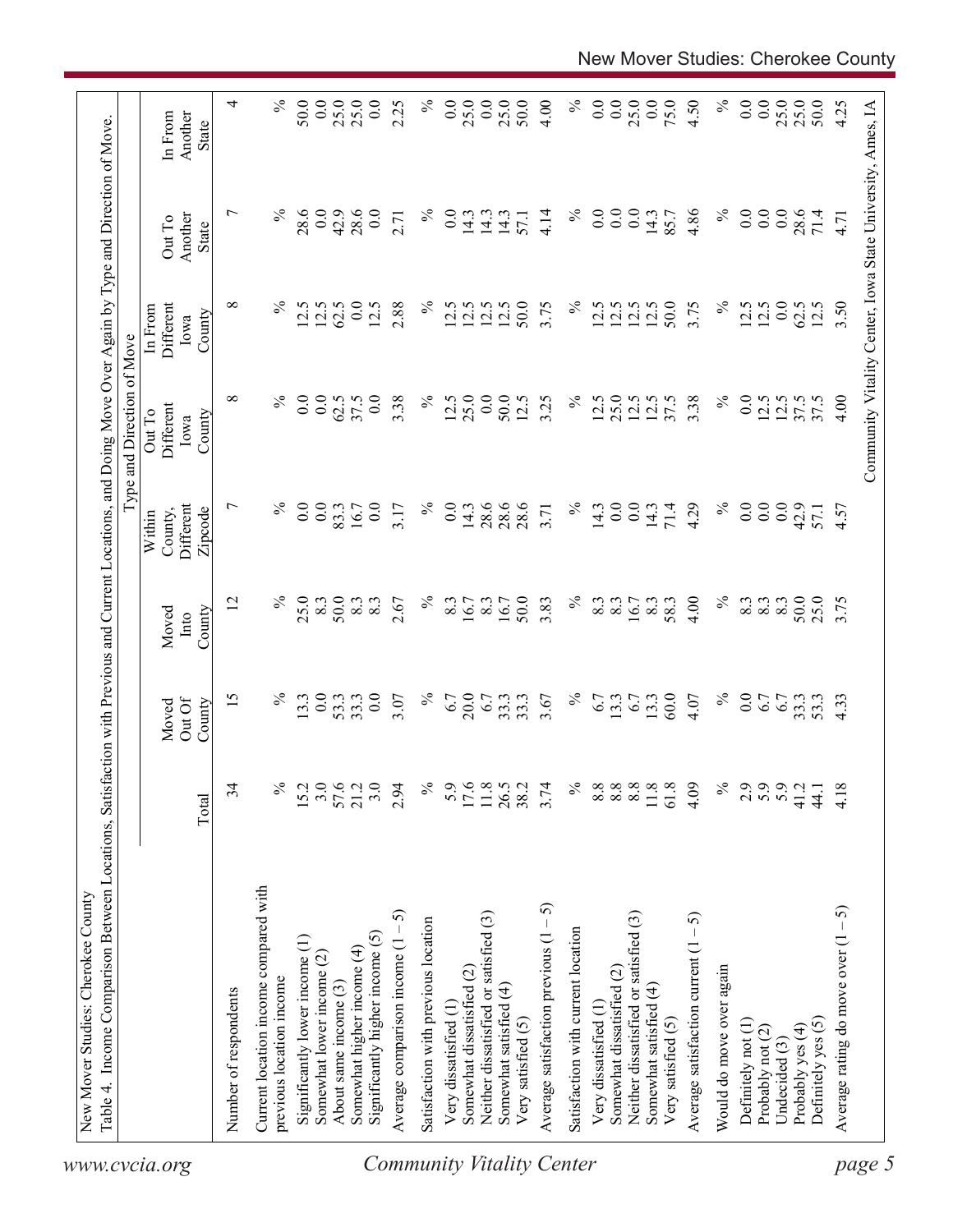| 31.6<br>43.9<br>$14.5$<br>12.0<br>8.2<br>22.9<br>6.2<br>40.5<br>33.3<br>$\overline{0.5}$<br>67.7<br>State<br>$\%$<br>$\%$<br>$\%$<br>7.6<br>$\%$<br>11.0<br>169<br>$\%$<br>50.9<br>13.6<br>41.0<br>24.0<br>63.0<br>37.0<br>4.2<br>16.9<br>57.6<br>29.0<br>1.8<br>19.3<br>64.7<br>8.4<br>10.2<br>4.7<br>9.1<br>121<br>Another<br>Out To<br>State<br>$\%$<br>$\%$<br>44.0<br>12.6<br>$\%$<br>$\%$<br>17.6<br>$\frac{21.2}{17.0}$<br>$\%$<br>53.9<br>25.0<br>6.9<br>$3.\overline{5}$<br>37.0<br>288<br>207<br>21.7<br>10.8<br>57.4<br>29.3<br>12.7<br>23.3<br>Different<br>36.1<br>In From<br>46.1<br>County<br>Iowa<br>206<br>43.0<br>$\%$<br>$\%$<br>6.8<br>20.0<br>$\%$<br>45.0<br>20.8<br>$18.0\,$<br>$13.8$<br>2.3<br>20.9<br>$\%$<br>54.6<br>$\%$<br>13.8<br>16.8<br>289<br>10.2<br>45.4<br>9.4<br>31.2<br>12.7<br>$60.1$<br>Different<br>Out To<br>County<br>Iowa<br>use some respondents gave more than one reason.<br>$\%$<br>45.0<br>$\%$<br>$\%$<br>25.0<br>28.6<br>$\%$<br>85<br>$\%$<br>54.8<br>7.2<br>115<br>20.0<br>45.2<br>9.5<br>29.8<br>13.9<br>24.7<br>10.7<br>64.3<br>14.3<br>10.7<br>15.7<br>50.4<br>Different<br>$\overline{0}$<br>19.1<br>County,<br>Zipcode<br>Within<br>366<br>48.0<br>$\%$<br>18.9<br>$\%$<br>8.6<br>61.9<br>$\%$<br>21.9<br>14.5<br>$\%$<br>50.4<br>49.6<br>20.5<br>$\%$<br>38.5<br>498<br>36.5<br>27.5<br>$12.4$<br>1.6<br>$\frac{1}{4}$<br>16.3<br>9.1<br>30.3<br>10.7<br>County<br>Moved<br>Into<br>$\%$<br>$\%$<br>$\%$<br>22.0<br>42.0<br>22.0<br>9.8<br>$\%$<br>$\%$<br>61.8<br>9.0<br>5.8<br>26.0<br>458<br>57.7<br>42.3<br>15.8<br>13.3<br>16.7<br>11.8<br>47.2<br>18.1<br>$10.5$<br>2.2<br>327<br>Out Of<br>County<br>Moved<br>Number of reasons exceeds number of respondents beca<br>$\frac{5}{6}$<br>$\frac{173}{2800}$<br>$\frac{3}{1008}$<br>$\approx$<br>22.0<br>22.0<br>15.7<br>1.6<br>46.0<br>13.2<br>$\%$<br>54.5<br>45.5<br>$\%$<br>12.0<br>16.3<br>$\%$<br>38.4<br>737<br>21.3<br>62.4<br>9.4<br>5.1<br>1,011<br>Total<br>% Some college or vocational training<br>% High school graduate or equivalent<br>Work, income, retirement, education<br>Highest level of education completed<br>% Less than high school graduate<br>Community, services, amenities<br>Most important reason for moving<br>% Bachelor degree or more<br>% Divorced or separated<br>Family, friends, health<br>Number of respondents<br>Selected age categories<br>% Associate degree<br>Number of reasons<br>Median age in years<br>% Age 70 or older<br>% Never married<br>Type of reason<br>% Age $25 - 34$<br>Marital status<br>% Widowed<br>% Married<br>% Female<br>Housing<br>% Male<br>Other<br>Gender |  |  | Type and Direction of Move |  |                    |
|----------------------------------------------------------------------------------------------------------------------------------------------------------------------------------------------------------------------------------------------------------------------------------------------------------------------------------------------------------------------------------------------------------------------------------------------------------------------------------------------------------------------------------------------------------------------------------------------------------------------------------------------------------------------------------------------------------------------------------------------------------------------------------------------------------------------------------------------------------------------------------------------------------------------------------------------------------------------------------------------------------------------------------------------------------------------------------------------------------------------------------------------------------------------------------------------------------------------------------------------------------------------------------------------------------------------------------------------------------------------------------------------------------------------------------------------------------------------------------------------------------------------------------------------------------------------------------------------------------------------------------------------------------------------------------------------------------------------------------------------------------------------------------------------------------------------------------------------------------------------------------------------------------------------------------------------------------------------------------------------------------------------------------------------------------------------------------------------------------------------------------------------------------------------------------------------------------------------------------------------------------------------------------------------------------------------------------------------------------------------------------------------------------------------------------------------------------------------------------------------------------------------------------------------------------------------------------------------------------------------------------------------------|--|--|----------------------------|--|--------------------|
|                                                                                                                                                                                                                                                                                                                                                                                                                                                                                                                                                                                                                                                                                                                                                                                                                                                                                                                                                                                                                                                                                                                                                                                                                                                                                                                                                                                                                                                                                                                                                                                                                                                                                                                                                                                                                                                                                                                                                                                                                                                                                                                                                                                                                                                                                                                                                                                                                                                                                                                                                                                                                                                    |  |  |                            |  | Another<br>In From |
|                                                                                                                                                                                                                                                                                                                                                                                                                                                                                                                                                                                                                                                                                                                                                                                                                                                                                                                                                                                                                                                                                                                                                                                                                                                                                                                                                                                                                                                                                                                                                                                                                                                                                                                                                                                                                                                                                                                                                                                                                                                                                                                                                                                                                                                                                                                                                                                                                                                                                                                                                                                                                                                    |  |  |                            |  | 159                |
|                                                                                                                                                                                                                                                                                                                                                                                                                                                                                                                                                                                                                                                                                                                                                                                                                                                                                                                                                                                                                                                                                                                                                                                                                                                                                                                                                                                                                                                                                                                                                                                                                                                                                                                                                                                                                                                                                                                                                                                                                                                                                                                                                                                                                                                                                                                                                                                                                                                                                                                                                                                                                                                    |  |  |                            |  | 53.5               |
|                                                                                                                                                                                                                                                                                                                                                                                                                                                                                                                                                                                                                                                                                                                                                                                                                                                                                                                                                                                                                                                                                                                                                                                                                                                                                                                                                                                                                                                                                                                                                                                                                                                                                                                                                                                                                                                                                                                                                                                                                                                                                                                                                                                                                                                                                                                                                                                                                                                                                                                                                                                                                                                    |  |  |                            |  | $\%$               |
|                                                                                                                                                                                                                                                                                                                                                                                                                                                                                                                                                                                                                                                                                                                                                                                                                                                                                                                                                                                                                                                                                                                                                                                                                                                                                                                                                                                                                                                                                                                                                                                                                                                                                                                                                                                                                                                                                                                                                                                                                                                                                                                                                                                                                                                                                                                                                                                                                                                                                                                                                                                                                                                    |  |  |                            |  | 17.0<br>15.1       |
|                                                                                                                                                                                                                                                                                                                                                                                                                                                                                                                                                                                                                                                                                                                                                                                                                                                                                                                                                                                                                                                                                                                                                                                                                                                                                                                                                                                                                                                                                                                                                                                                                                                                                                                                                                                                                                                                                                                                                                                                                                                                                                                                                                                                                                                                                                                                                                                                                                                                                                                                                                                                                                                    |  |  |                            |  | ℅                  |
|                                                                                                                                                                                                                                                                                                                                                                                                                                                                                                                                                                                                                                                                                                                                                                                                                                                                                                                                                                                                                                                                                                                                                                                                                                                                                                                                                                                                                                                                                                                                                                                                                                                                                                                                                                                                                                                                                                                                                                                                                                                                                                                                                                                                                                                                                                                                                                                                                                                                                                                                                                                                                                                    |  |  |                            |  | 56.1               |
|                                                                                                                                                                                                                                                                                                                                                                                                                                                                                                                                                                                                                                                                                                                                                                                                                                                                                                                                                                                                                                                                                                                                                                                                                                                                                                                                                                                                                                                                                                                                                                                                                                                                                                                                                                                                                                                                                                                                                                                                                                                                                                                                                                                                                                                                                                                                                                                                                                                                                                                                                                                                                                                    |  |  |                            |  |                    |
|                                                                                                                                                                                                                                                                                                                                                                                                                                                                                                                                                                                                                                                                                                                                                                                                                                                                                                                                                                                                                                                                                                                                                                                                                                                                                                                                                                                                                                                                                                                                                                                                                                                                                                                                                                                                                                                                                                                                                                                                                                                                                                                                                                                                                                                                                                                                                                                                                                                                                                                                                                                                                                                    |  |  |                            |  |                    |
|                                                                                                                                                                                                                                                                                                                                                                                                                                                                                                                                                                                                                                                                                                                                                                                                                                                                                                                                                                                                                                                                                                                                                                                                                                                                                                                                                                                                                                                                                                                                                                                                                                                                                                                                                                                                                                                                                                                                                                                                                                                                                                                                                                                                                                                                                                                                                                                                                                                                                                                                                                                                                                                    |  |  |                            |  | 5.7                |
|                                                                                                                                                                                                                                                                                                                                                                                                                                                                                                                                                                                                                                                                                                                                                                                                                                                                                                                                                                                                                                                                                                                                                                                                                                                                                                                                                                                                                                                                                                                                                                                                                                                                                                                                                                                                                                                                                                                                                                                                                                                                                                                                                                                                                                                                                                                                                                                                                                                                                                                                                                                                                                                    |  |  |                            |  |                    |
|                                                                                                                                                                                                                                                                                                                                                                                                                                                                                                                                                                                                                                                                                                                                                                                                                                                                                                                                                                                                                                                                                                                                                                                                                                                                                                                                                                                                                                                                                                                                                                                                                                                                                                                                                                                                                                                                                                                                                                                                                                                                                                                                                                                                                                                                                                                                                                                                                                                                                                                                                                                                                                                    |  |  |                            |  |                    |
|                                                                                                                                                                                                                                                                                                                                                                                                                                                                                                                                                                                                                                                                                                                                                                                                                                                                                                                                                                                                                                                                                                                                                                                                                                                                                                                                                                                                                                                                                                                                                                                                                                                                                                                                                                                                                                                                                                                                                                                                                                                                                                                                                                                                                                                                                                                                                                                                                                                                                                                                                                                                                                                    |  |  |                            |  |                    |
|                                                                                                                                                                                                                                                                                                                                                                                                                                                                                                                                                                                                                                                                                                                                                                                                                                                                                                                                                                                                                                                                                                                                                                                                                                                                                                                                                                                                                                                                                                                                                                                                                                                                                                                                                                                                                                                                                                                                                                                                                                                                                                                                                                                                                                                                                                                                                                                                                                                                                                                                                                                                                                                    |  |  |                            |  | 5.0                |
|                                                                                                                                                                                                                                                                                                                                                                                                                                                                                                                                                                                                                                                                                                                                                                                                                                                                                                                                                                                                                                                                                                                                                                                                                                                                                                                                                                                                                                                                                                                                                                                                                                                                                                                                                                                                                                                                                                                                                                                                                                                                                                                                                                                                                                                                                                                                                                                                                                                                                                                                                                                                                                                    |  |  |                            |  | 14.6               |
|                                                                                                                                                                                                                                                                                                                                                                                                                                                                                                                                                                                                                                                                                                                                                                                                                                                                                                                                                                                                                                                                                                                                                                                                                                                                                                                                                                                                                                                                                                                                                                                                                                                                                                                                                                                                                                                                                                                                                                                                                                                                                                                                                                                                                                                                                                                                                                                                                                                                                                                                                                                                                                                    |  |  |                            |  |                    |
|                                                                                                                                                                                                                                                                                                                                                                                                                                                                                                                                                                                                                                                                                                                                                                                                                                                                                                                                                                                                                                                                                                                                                                                                                                                                                                                                                                                                                                                                                                                                                                                                                                                                                                                                                                                                                                                                                                                                                                                                                                                                                                                                                                                                                                                                                                                                                                                                                                                                                                                                                                                                                                                    |  |  |                            |  |                    |
|                                                                                                                                                                                                                                                                                                                                                                                                                                                                                                                                                                                                                                                                                                                                                                                                                                                                                                                                                                                                                                                                                                                                                                                                                                                                                                                                                                                                                                                                                                                                                                                                                                                                                                                                                                                                                                                                                                                                                                                                                                                                                                                                                                                                                                                                                                                                                                                                                                                                                                                                                                                                                                                    |  |  |                            |  |                    |
|                                                                                                                                                                                                                                                                                                                                                                                                                                                                                                                                                                                                                                                                                                                                                                                                                                                                                                                                                                                                                                                                                                                                                                                                                                                                                                                                                                                                                                                                                                                                                                                                                                                                                                                                                                                                                                                                                                                                                                                                                                                                                                                                                                                                                                                                                                                                                                                                                                                                                                                                                                                                                                                    |  |  |                            |  | 210                |
|                                                                                                                                                                                                                                                                                                                                                                                                                                                                                                                                                                                                                                                                                                                                                                                                                                                                                                                                                                                                                                                                                                                                                                                                                                                                                                                                                                                                                                                                                                                                                                                                                                                                                                                                                                                                                                                                                                                                                                                                                                                                                                                                                                                                                                                                                                                                                                                                                                                                                                                                                                                                                                                    |  |  |                            |  | $\%$               |
|                                                                                                                                                                                                                                                                                                                                                                                                                                                                                                                                                                                                                                                                                                                                                                                                                                                                                                                                                                                                                                                                                                                                                                                                                                                                                                                                                                                                                                                                                                                                                                                                                                                                                                                                                                                                                                                                                                                                                                                                                                                                                                                                                                                                                                                                                                                                                                                                                                                                                                                                                                                                                                                    |  |  |                            |  | 37.1               |
|                                                                                                                                                                                                                                                                                                                                                                                                                                                                                                                                                                                                                                                                                                                                                                                                                                                                                                                                                                                                                                                                                                                                                                                                                                                                                                                                                                                                                                                                                                                                                                                                                                                                                                                                                                                                                                                                                                                                                                                                                                                                                                                                                                                                                                                                                                                                                                                                                                                                                                                                                                                                                                                    |  |  |                            |  |                    |
|                                                                                                                                                                                                                                                                                                                                                                                                                                                                                                                                                                                                                                                                                                                                                                                                                                                                                                                                                                                                                                                                                                                                                                                                                                                                                                                                                                                                                                                                                                                                                                                                                                                                                                                                                                                                                                                                                                                                                                                                                                                                                                                                                                                                                                                                                                                                                                                                                                                                                                                                                                                                                                                    |  |  |                            |  |                    |
|                                                                                                                                                                                                                                                                                                                                                                                                                                                                                                                                                                                                                                                                                                                                                                                                                                                                                                                                                                                                                                                                                                                                                                                                                                                                                                                                                                                                                                                                                                                                                                                                                                                                                                                                                                                                                                                                                                                                                                                                                                                                                                                                                                                                                                                                                                                                                                                                                                                                                                                                                                                                                                                    |  |  |                            |  |                    |
|                                                                                                                                                                                                                                                                                                                                                                                                                                                                                                                                                                                                                                                                                                                                                                                                                                                                                                                                                                                                                                                                                                                                                                                                                                                                                                                                                                                                                                                                                                                                                                                                                                                                                                                                                                                                                                                                                                                                                                                                                                                                                                                                                                                                                                                                                                                                                                                                                                                                                                                                                                                                                                                    |  |  |                            |  |                    |
|                                                                                                                                                                                                                                                                                                                                                                                                                                                                                                                                                                                                                                                                                                                                                                                                                                                                                                                                                                                                                                                                                                                                                                                                                                                                                                                                                                                                                                                                                                                                                                                                                                                                                                                                                                                                                                                                                                                                                                                                                                                                                                                                                                                                                                                                                                                                                                                                                                                                                                                                                                                                                                                    |  |  |                            |  |                    |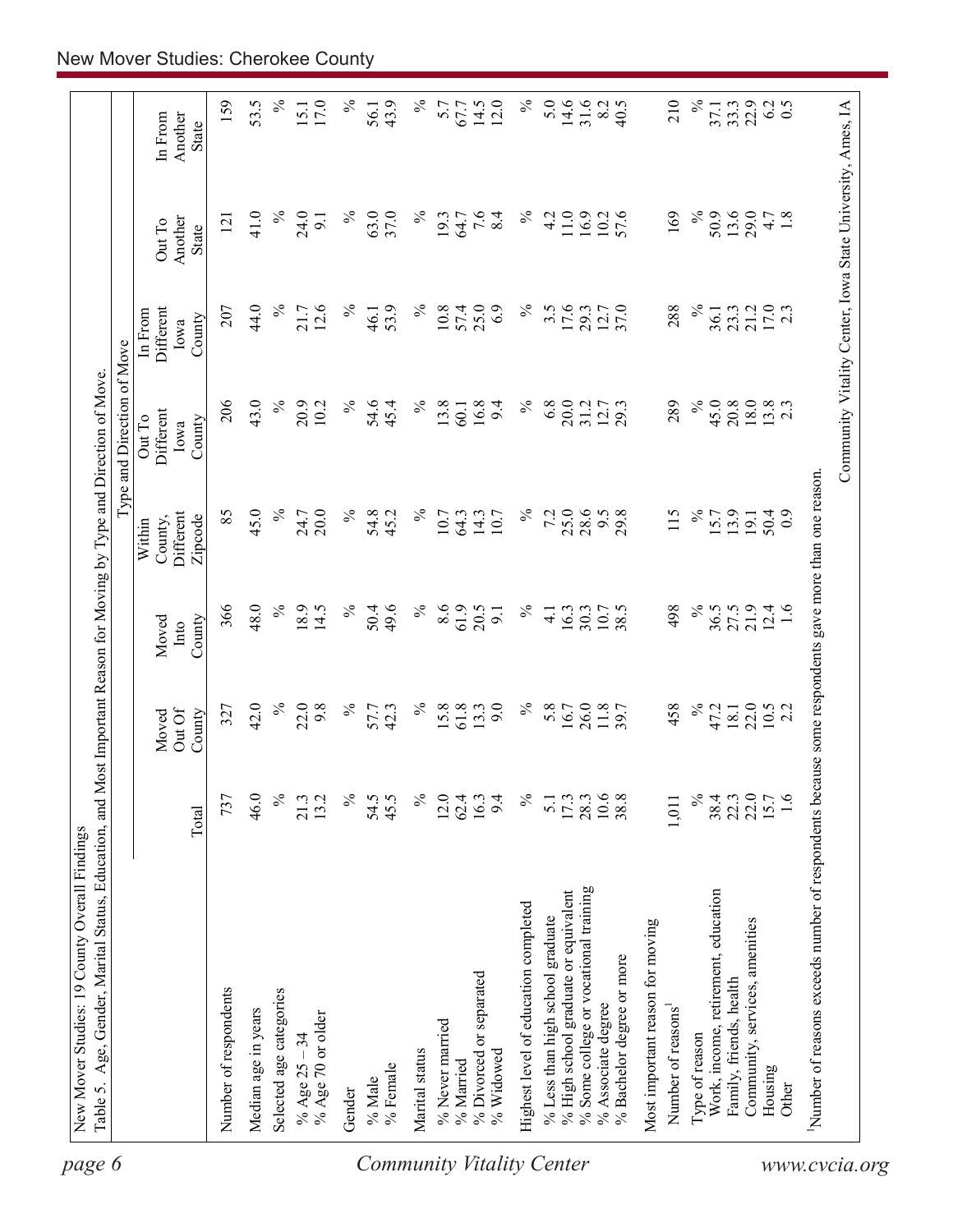|                                  | Table 6. Factors in Moving Decision by Type and Direction of Move. |                  |                           |                         |                                           | Type and Direction of Move            |                                        |                                                            |                                    |
|----------------------------------|--------------------------------------------------------------------|------------------|---------------------------|-------------------------|-------------------------------------------|---------------------------------------|----------------------------------------|------------------------------------------------------------|------------------------------------|
| www.cvcia.org                    |                                                                    | Total            | Out Of<br>County<br>Moved | County<br>Moved<br>Into | Different<br>Zipcode<br>County,<br>Within | Different<br>Out To<br>County<br>Iowa | Different<br>In From<br>County<br>Iowa | Another<br>Out To<br>State                                 | Another<br>In From<br><b>State</b> |
|                                  | Number of respondents                                              | 737              | 327                       | 366                     | 85                                        | 206                                   | 207                                    | $\overline{2}$                                             | 159                                |
|                                  | Factors in Moving Decision                                         | $\%$ Yes         | $%$ Yes                   | $%$ Yes                 | $%$ Yes                                   | $%$ Yes                               | $%$ Yes                                | $%$ Yes                                                    | $%$ Yes                            |
|                                  | Moved, commuted, same employer                                     | 14.2             | 12.6                      | 13.3                    | 28.8                                      | 16.7                                  | 18.8                                   | 5.5                                                        | 6.4                                |
|                                  | Job transfer by employer to location                               | 7.6              | 9.8                       | $\overline{7.1}$        |                                           | 7.8                                   | $\frac{0}{4}$                          | 13.4                                                       | 11.0                               |
|                                  | Laid off from previous job                                         | 4.9              | 7.9                       | 3.4                     | 0.0                                       | 8.3                                   | 3.1                                    | $\overline{71}$                                            | 3.9                                |
|                                  | New job with new employer                                          | 26.7             | $34.3$<br>19.4            | 24.7                    | 3.8                                       | 29.7                                  | 25.6                                   | 42.1                                                       | 23.5                               |
|                                  | Moved to look for new job or work                                  | 16.5             |                           | 15.9                    | 5.0                                       | 15.0                                  | 13.6                                   | 27.0                                                       | 18.8                               |
|                                  | Retired from previous employment                                   | 14.4             | $\Xi$                     | 16.9                    | 12.2                                      | 10.8                                  | 14.6                                   | 11.7                                                       | 19.9                               |
|                                  | To be nearer parents                                               | 23.7             | 21.0                      | 30.5                    |                                           | 19.7                                  | 30.2                                   | 23.1                                                       | 30.9                               |
|                                  | To be nearer children                                              | 20.1             | 21.3                      | 22.3                    | $7.\overline{5}$                          | 24.4                                  | 19.7                                   | 16.0                                                       | 25.6                               |
|                                  | To live with spouse or partner                                     |                  | 15.5                      | 14.3                    | 16.5                                      | 17.6                                  | 19.0                                   | 12.0                                                       | 8.0                                |
|                                  | To be nearer siblings, other relatives                             | $15.0$<br>$30.5$ | 26.6                      | 38.4                    | $\Xi$                                     | 24.7                                  | 34.3                                   | 29.7                                                       | 43.6                               |
|                                  | To be nearer friends, acquaintances                                | 29.6             | 29.3                      | 32.6                    | 21.5                                      | 30.7                                  | 34.8                                   | 27.0                                                       | 29.6                               |
|                                  | Change in marital status                                           | 13.2             | 12.1                      | 13.3                    | 16.0                                      | 12.6                                  | 16.0                                   | $\overline{111}$                                           | 9.8                                |
|                                  | Place easier find spouse or partner                                | 7.9              | 12.7                      | $\frac{1}{4}$           | 3.7                                       | 9.6                                   |                                        | 17.9                                                       | 2.6                                |
|                                  | Decline in health                                                  | 10.4             | 7.6                       | 11.5                    | 12.3                                      | $\frac{6}{4}$ .5                      | 5.0000                                 | 6.0                                                        | 17.4                               |
| <b>Community Vitality Center</b> | Take care aging parents                                            | 5.9              | $\overline{51}$           | $\overline{7.6}$        | $\overline{12}$                           |                                       |                                        | 6.0                                                        | 10.4                               |
|                                  | Find less congested place to live                                  | 28.2             | 15.2                      | 39.2                    | 27.2                                      | 20.6                                  | 32.3                                   | 6.0                                                        | 48.1                               |
|                                  | Find safer place to live                                           | 26.1             | 15.9                      | 35.9                    | 18.5                                      | 21.3                                  | 30.0                                   | 6.8                                                        | 43.5                               |
|                                  | Live in desirable natural environment                              | 35.8             | 29.9                      | 43.5                    | 25.9                                      | 31.0                                  | 43.8                                   | 28.2                                                       | 43.1                               |
|                                  | More outdoor recreation                                            | 29.3             | 28.3                      | 31.7                    | 22.2                                      | 24.2                                  | 36.1                                   | 35.0                                                       | 26.0                               |
|                                  | Find arts, entertainment, cultural                                 | 23.7             | 36.1                      | 15.8                    | 6.2                                       | 28.1                                  | 16.9                                   | 49.6                                                       | 14.3                               |
|                                  | Find simpler pace of life                                          | $36.8$<br>$22.4$ | 25.2                      | 49.6                    | 24.7                                      | 30.0                                  | 44.8                                   | 16.9                                                       | 55.8                               |
|                                  | Find more exciting lifestyle                                       |                  | 31.3                      | 17.7                    | 8.6                                       | 25.0                                  | 21.4                                   | 41.9                                                       | 13.0                               |
|                                  | Live someplace new, have fresh start                               | 41.4             | 39.5                      | 43.2                    | 37.0                                      | 38.2                                  | 43.8                                   | 41.7                                                       | 42.5                               |
|                                  | Lower cost of housing                                              | 31.7             | 20.1                      | 41.5                    | 32.9                                      | 26.3                                  | 35.3                                   | 9.5                                                        | 49.4                               |
|                                  | Have lower taxes                                                   | 25.5             | 18.6                      | 34.0                    | 15.9                                      | 18.5                                  | 30.3                                   | 19.0                                                       | 38.8                               |
|                                  | Have better internet, tv, phone                                    | 8.3              | 12.4                      | 6.2                     | 1.2                                       | 11.6                                  | $8.\overline{5}$                       | 13.8                                                       | $3.\overline{3}$                   |
|                                  | Find better quality local schools                                  | 14.0             | 12.1                      | 17.3                    | 8.6                                       | 13.7                                  | 16.6                                   | 94                                                         | 18.2                               |
|                                  | Opportunities children to achieve                                  | 193              | 20.7                      | 19.2                    | 14.8                                      | 20.8                                  | 19.0                                   | 20.5                                                       | 19.5                               |
|                                  | Have more ethnic diversity                                         | 10.3             | $16.9$<br>2.6             | 5.9                     |                                           | 9.6                                   | 7.0                                    | 29.3                                                       |                                    |
|                                  | Have less ethnic diversity                                         | $\frac{4}{4}$    |                           |                         | $\frac{1}{3}$ .7                          |                                       | $\frac{1}{4}$                          |                                                            | $4.6$<br>9.2                       |
| page                             | Respondents could respond "Yes" to more than one factor            |                  |                           |                         |                                           |                                       |                                        |                                                            |                                    |
|                                  |                                                                    |                  |                           |                         |                                           |                                       |                                        |                                                            |                                    |
|                                  |                                                                    |                  |                           |                         |                                           |                                       |                                        | Community Vitality Center, Iowa State University, Ames, IA |                                    |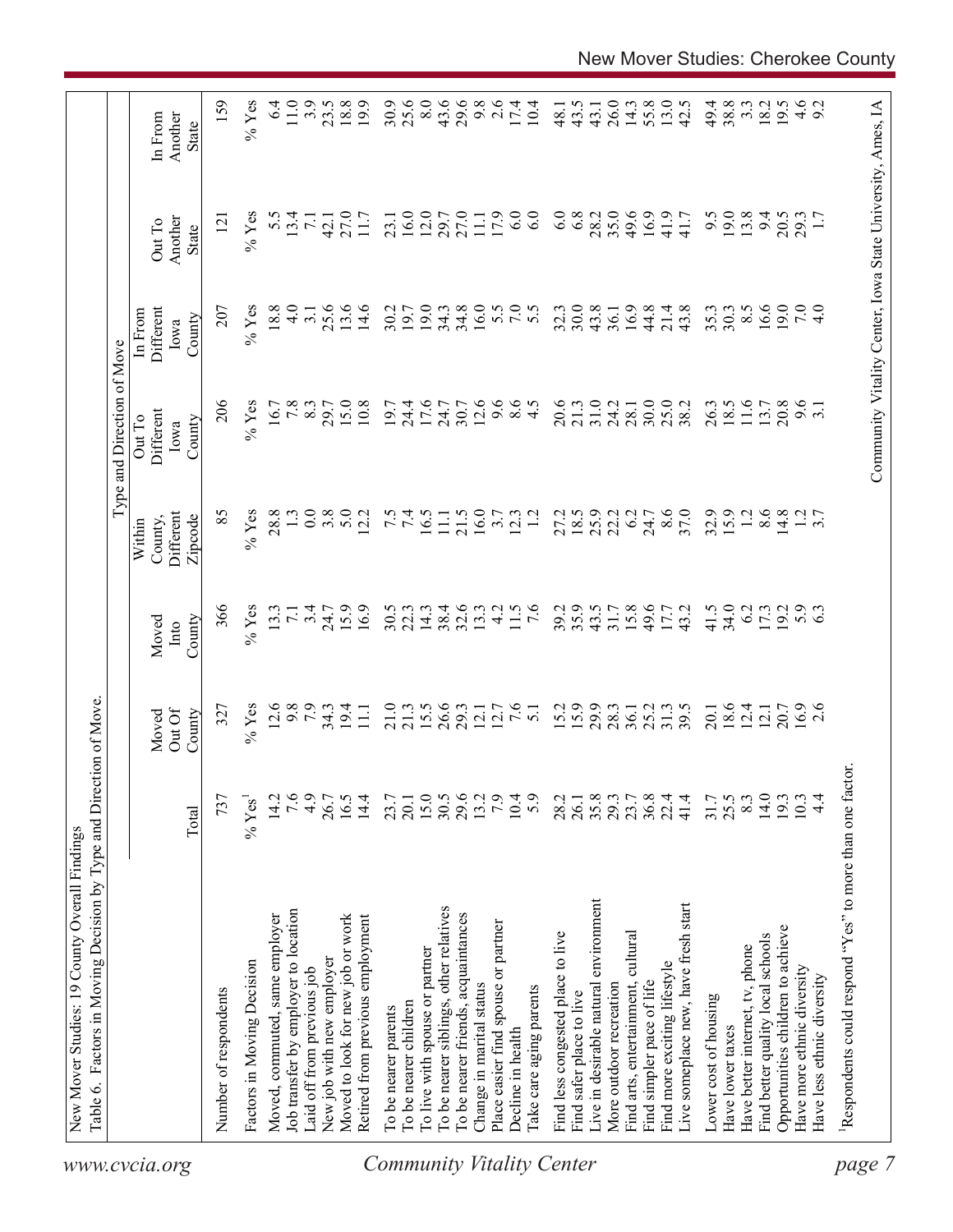| page 8                    |                                                                        |                      |                           |                         |                                           | Type and Direction of Move                                 |                                        |                            |                             |
|---------------------------|------------------------------------------------------------------------|----------------------|---------------------------|-------------------------|-------------------------------------------|------------------------------------------------------------|----------------------------------------|----------------------------|-----------------------------|
|                           |                                                                        | Total                | Out Of<br>County<br>Moved | County<br>Moved<br>Into | Different<br>Zipcode<br>County,<br>Within | Different<br>Out To<br>County<br>Iowa                      | Different<br>In From<br>County<br>Iowa | Another<br>Out To<br>State | In From<br>Another<br>State |
|                           | Number of respondents                                                  | 737                  | 327                       | 366                     | 85                                        | 206                                                        | 207                                    | $\overline{5}$             | 159                         |
|                           | Previously had lived:                                                  | $%$ Yes              | $%$ Yes                   | $%$ Yes                 | $%$ Yes                                   | $%$ Yes                                                    | $%$ Yes                                | $\%$ Yes                   | $%$ Yes                     |
|                           | In current state                                                       | 77.2                 | 73.9                      | 77.6                    | 97.5                                      | 95.5                                                       | 96.9                                   | 36.8                       | 53.5                        |
|                           | In current county                                                      | 38.6                 | 28.3                      | 34.3                    | 100.0                                     | 33.9                                                       | 36.5                                   | 31.5                       | 33.9                        |
|                           | In or near current city/town                                           | 34.2                 | 28.5                      | 32.3                    | 69.9                                      | 34.0                                                       | 35.6                                   | 18.7                       | 27.9                        |
|                           | Used source of information for move                                    | $%$ Yes <sup>1</sup> | $%$ Yes                   | $%$ Yes                 | $\%$ Yes                                  | $%$ Yes                                                    | $%$ Yes                                | $%$ Yes                    | $%$ Yes                     |
|                           | Internet                                                               | 31.2                 |                           | 30.3                    | 14.1                                      | 26.7                                                       | 24.6                                   | 49.6                       | 37.7                        |
|                           | TV, magazines, newspapers                                              | 22.3                 | $35.2$<br>$24.8$          | 20.5                    | 20.0                                      | 22.8                                                       | 22.7                                   | 28.1                       | 17.6                        |
|                           | Current community resident                                             | 22.0                 | 21.4                      | 23.0                    | 18.8                                      | 19.4                                                       | 20.8                                   | 24.8                       | $25.8$<br>$22.6$            |
|                           | Employer or co-workers                                                 | 23.6                 | 26.3                      | 23.5                    | 16.5                                      | 25.2                                                       | 24.2                                   | 28.                        |                             |
|                           | Friends and acquaintances                                              | 36.6                 | 39.4                      | 35.0                    | 34.1                                      | 36.4                                                       | 38.6                                   | 44.6                       | 30.2                        |
|                           | Family                                                                 | 41.2                 | 37.0                      | 44.0                    | 42.4                                      | 37.4                                                       | 41.5                                   | 36.4                       | 47.2                        |
| Community Vitality Center | Travel or vacation to new location<br>Attended school or college there | 14.2<br>6.9          | 15.6<br>7.0               | 15.8<br>63              | 2.4<br>$\overline{7.1}$                   | 10.2<br>$7\cdot3$                                          | 12.6<br>3.9                            | 24.8<br>6.6                | 9.4<br>20.1                 |
|                           | Ease of finding housing at new location                                | $\%$                 | $\%$                      | $\%$                    | $\%$                                      | $\%$                                                       | $\%$                                   | $\%$                       | $\%$                        |
|                           | Very difficult (1)                                                     | 8.8                  | 5.9                       | 12.2                    | 9.4                                       | 7.8                                                        | 9.3                                    | 2.5                        | 16.0                        |
|                           | Somewhat difficult (2)                                                 | 20.6                 | 24.2                      | 18.1                    | 18.8                                      | 23.0                                                       | 18.6                                   | 26.3                       | 17.3                        |
|                           | Neither difficult or easy (3)                                          | 16.5                 | 15.2                      | 15.3                    | 21.2                                      | 14.7                                                       | 17.2                                   | 16.1                       | 12.8                        |
|                           | Somewhat easy (4)<br>Very easy $(5)$                                   | 31.6<br>22.4         | 32.0<br>22.7              | 31.4<br>23.1            | 20.0<br>30.6                              | 30.9<br>23.5                                               | 31.4<br>23.5                           | 33.9<br>21.2               | 22.4<br>31.4                |
|                           | 5<br>Average rating finding housing (1                                 | 3.47                 | 3.51                      | 3.43                    | 3.44                                      | 3.47                                                       | 3.49                                   | 3.58                       | 3.36                        |
|                           | Household income for 2004                                              | $\%$                 | $\%$                      | $\%$                    | $\%$                                      | $\%$                                                       | $\%$                                   | $\%$                       | $\%$                        |
|                           | Less than $$20,000$ $(1)$                                              | 17.3                 | 16.0                      | 18.8                    | 19.0                                      | 18.0                                                       | 18.4                                   | 12.6                       | 19.4                        |
|                           | $$20,000 - $34,999 (2)$                                                | 23.0                 | 21.6                      | 23.3                    | 26.6                                      | 25.0                                                       | 24.3                                   | 16.0                       | 21.9                        |
|                           | $$35,000 - $49,999(3)$                                                 |                      | 18.2                      |                         | 22.8                                      | 18.0                                                       | 20.4                                   | 18.5                       | 14.2                        |
|                           | $$50,000 - $69,999 (4)$                                                | 18.5                 | 18.2                      | 19.1                    | 15.2                                      | 18.0                                                       | 21.4                                   | 18.5                       | 16.1                        |
|                           | $$70,000 - $99,999(5)$                                                 | 12.4                 | 13.8                      | 11.9                    | 8.9                                       | 12.5                                                       | 12.6                                   | 16.0                       | 11.0                        |
|                           | $\widehat{\circ}$<br>$$100,000 - $149,999$                             | 7.7                  | $8.\overline{5}$          | 72                      | $3.\overline{8}$                          | 6.5                                                        | $\frac{1}{5}$                          | 11.8                       | 14.8                        |
|                           | \$150,000 or more $(7)$                                                | 2.9                  | $3.\overline{8}$          | $\overline{1.9}$        | 3.8                                       | 2.0                                                        |                                        | 6.7                        | 2.6                         |
|                           | Average income category $(1 - 7)$                                      | 3.20                 | 3.33                      | 3.11                    | 2.95                                      | 3.10                                                       | 2.96                                   | 3.71                       | 3.32                        |
| www.cvcia.org             | Respondents could respond "Yes" to more than one factor.               |                      |                           |                         |                                           |                                                            |                                        |                            |                             |
|                           |                                                                        |                      |                           |                         |                                           | Community Vitality Center, Iowa State University, Ames, IA |                                        |                            |                             |
|                           |                                                                        |                      |                           |                         |                                           |                                                            |                                        |                            |                             |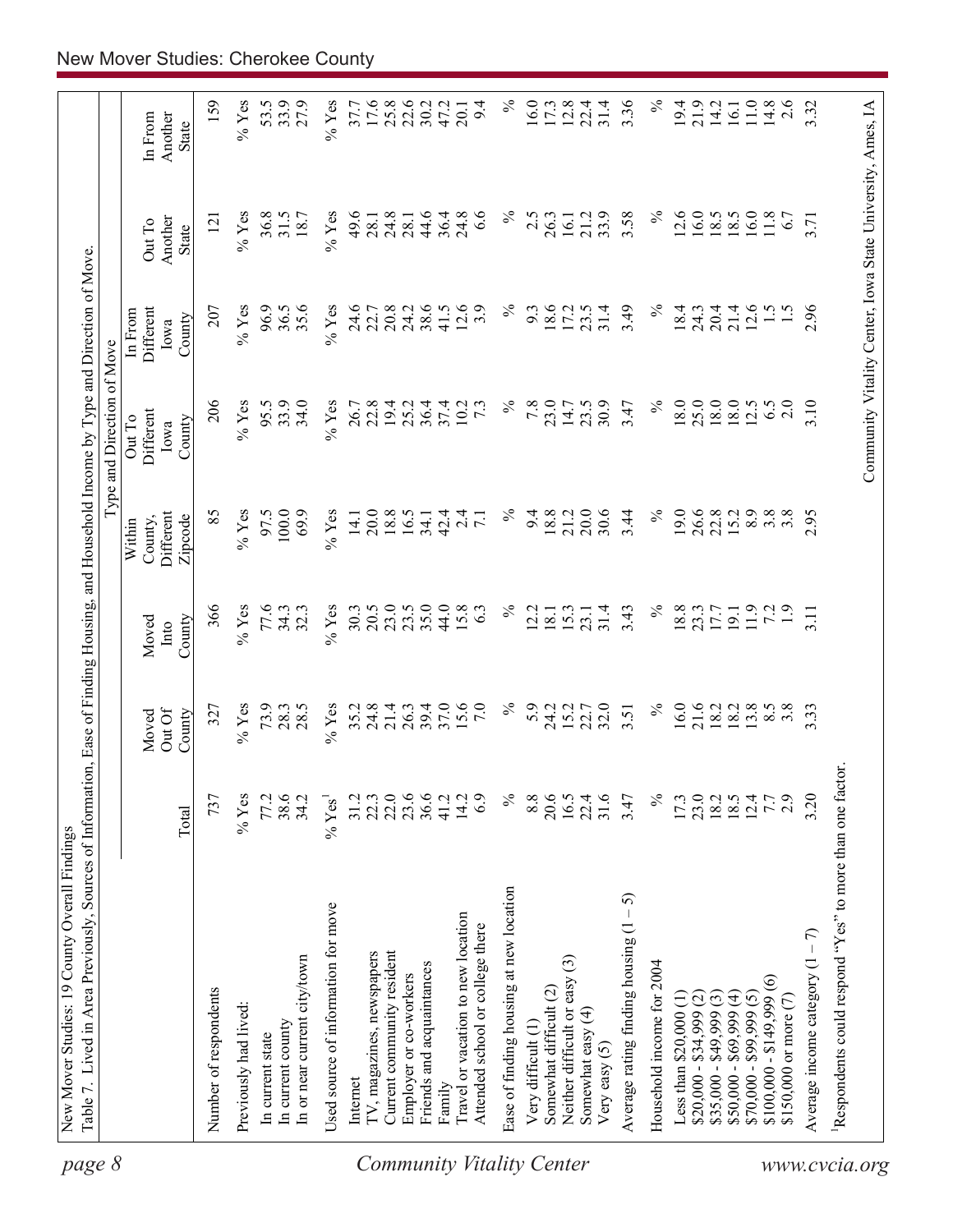| 159<br>3.66<br>$\%$<br>$\%$<br>$\%$<br>21.8<br>17.9<br>$\%$<br>9.0<br>3.74<br>$4\frac{4}{1}$<br>4.09<br>17.9<br>35.2<br>12.2<br>10.3<br>35.9<br>$\frac{4}{1}$<br>15.2<br>Community Vitality Center, Iowa State University, Ames, IA<br>35.3<br>10.7<br>15.7<br>5.7<br>32.7<br>32.7<br>29.7<br>46.2<br>$\overline{7.1}$<br>2.71<br>Another<br>In From<br>State<br>$\%$<br>$\%$<br>$\%$<br>6.8<br>8.5<br>28.0<br>$\%$<br>12.5<br>15.8<br>25.0<br>37.5<br>3.69<br>3.4<br>3.67<br>9.2<br>32.5<br>3.4<br>9.3<br>7.7<br>$4\degree$<br>4.17<br>$\overline{5.1}$<br>29.7<br>52.5<br>23.7<br>33.1<br>52.1<br>4.21<br>Another<br>$\overline{2}$<br>Out To<br>State<br>$\%$<br>$\%$<br>11.8<br>9.8<br>46.6<br>3.10<br>16.0<br>34.0<br>$\%$<br>6.9<br>7.4<br>6.9<br>2.9<br>4.9<br>6.8<br>35.4<br>50.0<br>207<br>11.8<br>$\%$<br>26.2<br>3.54<br>4.09<br>4.25<br>Different<br>11.7<br>51.7<br>27.1<br>20.1<br>12.1<br>In From<br>County<br>Iowa<br>206<br>$\%$<br>$\%$<br>$\%$<br>7.0<br>11.9<br>46.8<br>3.16<br>$\%$<br>3.38<br>9.8<br>73<br>24.9<br>48.8<br>3.94<br>2.0<br>$\ddot{4}$ .<br>26.9<br>7.5<br>17.6<br>27.3<br>26.3<br>9.3<br>8.3<br>38.2<br>46.6<br>4.23<br>12.7<br>16.1<br>Different<br>Out To<br>County<br>Iowa<br>$\%$<br>$\%$<br>5.9<br>57.6<br>$\%$<br>85<br>3.8<br>7.5<br>63.8<br>3.18<br>$\%$<br>3.5<br>4.28<br>Different<br>17.5<br>$\overline{7.5}$<br>9.4<br>11.8<br>15.3<br>3.67<br>4.7<br>28.2<br>1.2<br>9.4<br>29.4<br>29.4<br>52.9<br>4.24<br>34.1<br>$\overline{7}$ .<br>County,<br>Zipcode<br>Within<br>15.9<br>9.0<br>3.59<br>$\%$<br>$\%$<br>3.6<br>366<br>$\%$<br>$\%$<br>29.0<br>34.5<br>7.8<br>8.4<br>44.8<br>3.94<br>$10.4\,$<br>33.0<br>2.93<br>11.5<br>6.6<br>29.5<br>4.18<br>13.3<br>192<br>6.7<br>4.7<br>48.4<br>16.1<br>41.7<br>County<br>Moved<br>Into<br>6.9<br>15.0<br>16.9<br>26.5<br>$\%$<br>7.8<br>27.6<br>50.0<br>$\%$<br>$\%$<br>29.2<br>3.35<br>$\%$<br>14.8<br>30.5<br>3.50<br>8.7<br>48.8<br>10.7<br>38.2<br>11.4<br>$\frac{4.3}{8.7}$<br>4.22<br>327<br>4.03<br>3.1<br>35.1<br>Out Of<br>County<br>Moved<br>$\%$<br>29.0<br>$\%$<br>6.6<br>$\%$<br>4.20<br>737<br>℅<br>41.9<br>32.5<br>7.6<br>4.03<br>9.7<br>48.9<br>11.0<br>$11.8$<br>3.13<br>11.2<br>$14.7$<br>12.7<br>3.57<br>29.4<br>48.3<br>3.2<br>33.2<br>$\overline{5.1}$<br>12.1<br>23.1<br>$\overline{8.1}$<br>Total<br>Current location income compared with<br>Average satisfaction previous $(1 - 5)$<br>Average rating do move over $(1 - 5)$<br>5<br>Neither dissatisfied or satisfied (3)<br>Neither dissatisfied or satisfied (3)<br>Average satisfaction current $(1 - 5)$<br>Satisfaction with previous location<br>Satisfaction with current location<br>Significantly higher income (5)<br>Significantly lower income (1)<br>Average comparison income (1<br>Somewhat higher income (4)<br>Somewhat lower income (2)<br>Would do move over again<br>Somewhat dissatisfied (2)<br>Somewhat dissatisfied (2)<br>previous location income<br>About same income (3)<br>Somewhat satisfied (4)<br>Somewhat satisfied (4)<br>Number of respondents<br>Very dissatisfied (1<br>Very dissatisfied (1<br>Very satisfied (5)<br>Very satisfied (5)<br>Definitely yes (5)<br>Definitely not (1)<br>Probably yes (4)<br>Probably not (2)<br>Undecided (3)<br>www.cvcia.org | Table 8. Income Comparison Between Locations, | Satisfa |  | action with Previous and Current Locations, and Doing Move Over Again by Type and Direction of Move<br>Type and Direction of Move |  |  |
|----------------------------------------------------------------------------------------------------------------------------------------------------------------------------------------------------------------------------------------------------------------------------------------------------------------------------------------------------------------------------------------------------------------------------------------------------------------------------------------------------------------------------------------------------------------------------------------------------------------------------------------------------------------------------------------------------------------------------------------------------------------------------------------------------------------------------------------------------------------------------------------------------------------------------------------------------------------------------------------------------------------------------------------------------------------------------------------------------------------------------------------------------------------------------------------------------------------------------------------------------------------------------------------------------------------------------------------------------------------------------------------------------------------------------------------------------------------------------------------------------------------------------------------------------------------------------------------------------------------------------------------------------------------------------------------------------------------------------------------------------------------------------------------------------------------------------------------------------------------------------------------------------------------------------------------------------------------------------------------------------------------------------------------------------------------------------------------------------------------------------------------------------------------------------------------------------------------------------------------------------------------------------------------------------------------------------------------------------------------------------------------------------------------------------------------------------------------------------------------------------------------------------------------------------------------------------------------------------------------------------------------------------------------------------------------------------------------------------------------------------------------------------------------------------------------------------------------------------------------------------------------------------------------------------------------------------------------------------------------------------------------------------------------------------------------------------------------------------------------------------------------------------------------------------------------------------------------------------------------------------------------------------|-----------------------------------------------|---------|--|-----------------------------------------------------------------------------------------------------------------------------------|--|--|
|                                                                                                                                                                                                                                                                                                                                                                                                                                                                                                                                                                                                                                                                                                                                                                                                                                                                                                                                                                                                                                                                                                                                                                                                                                                                                                                                                                                                                                                                                                                                                                                                                                                                                                                                                                                                                                                                                                                                                                                                                                                                                                                                                                                                                                                                                                                                                                                                                                                                                                                                                                                                                                                                                                                                                                                                                                                                                                                                                                                                                                                                                                                                                                                                                                                                            |                                               |         |  |                                                                                                                                   |  |  |
|                                                                                                                                                                                                                                                                                                                                                                                                                                                                                                                                                                                                                                                                                                                                                                                                                                                                                                                                                                                                                                                                                                                                                                                                                                                                                                                                                                                                                                                                                                                                                                                                                                                                                                                                                                                                                                                                                                                                                                                                                                                                                                                                                                                                                                                                                                                                                                                                                                                                                                                                                                                                                                                                                                                                                                                                                                                                                                                                                                                                                                                                                                                                                                                                                                                                            |                                               |         |  |                                                                                                                                   |  |  |
| page 9<br><b>Community Vitality Center</b>                                                                                                                                                                                                                                                                                                                                                                                                                                                                                                                                                                                                                                                                                                                                                                                                                                                                                                                                                                                                                                                                                                                                                                                                                                                                                                                                                                                                                                                                                                                                                                                                                                                                                                                                                                                                                                                                                                                                                                                                                                                                                                                                                                                                                                                                                                                                                                                                                                                                                                                                                                                                                                                                                                                                                                                                                                                                                                                                                                                                                                                                                                                                                                                                                                 |                                               |         |  |                                                                                                                                   |  |  |
|                                                                                                                                                                                                                                                                                                                                                                                                                                                                                                                                                                                                                                                                                                                                                                                                                                                                                                                                                                                                                                                                                                                                                                                                                                                                                                                                                                                                                                                                                                                                                                                                                                                                                                                                                                                                                                                                                                                                                                                                                                                                                                                                                                                                                                                                                                                                                                                                                                                                                                                                                                                                                                                                                                                                                                                                                                                                                                                                                                                                                                                                                                                                                                                                                                                                            |                                               |         |  |                                                                                                                                   |  |  |
|                                                                                                                                                                                                                                                                                                                                                                                                                                                                                                                                                                                                                                                                                                                                                                                                                                                                                                                                                                                                                                                                                                                                                                                                                                                                                                                                                                                                                                                                                                                                                                                                                                                                                                                                                                                                                                                                                                                                                                                                                                                                                                                                                                                                                                                                                                                                                                                                                                                                                                                                                                                                                                                                                                                                                                                                                                                                                                                                                                                                                                                                                                                                                                                                                                                                            |                                               |         |  |                                                                                                                                   |  |  |
|                                                                                                                                                                                                                                                                                                                                                                                                                                                                                                                                                                                                                                                                                                                                                                                                                                                                                                                                                                                                                                                                                                                                                                                                                                                                                                                                                                                                                                                                                                                                                                                                                                                                                                                                                                                                                                                                                                                                                                                                                                                                                                                                                                                                                                                                                                                                                                                                                                                                                                                                                                                                                                                                                                                                                                                                                                                                                                                                                                                                                                                                                                                                                                                                                                                                            |                                               |         |  |                                                                                                                                   |  |  |
|                                                                                                                                                                                                                                                                                                                                                                                                                                                                                                                                                                                                                                                                                                                                                                                                                                                                                                                                                                                                                                                                                                                                                                                                                                                                                                                                                                                                                                                                                                                                                                                                                                                                                                                                                                                                                                                                                                                                                                                                                                                                                                                                                                                                                                                                                                                                                                                                                                                                                                                                                                                                                                                                                                                                                                                                                                                                                                                                                                                                                                                                                                                                                                                                                                                                            |                                               |         |  |                                                                                                                                   |  |  |
|                                                                                                                                                                                                                                                                                                                                                                                                                                                                                                                                                                                                                                                                                                                                                                                                                                                                                                                                                                                                                                                                                                                                                                                                                                                                                                                                                                                                                                                                                                                                                                                                                                                                                                                                                                                                                                                                                                                                                                                                                                                                                                                                                                                                                                                                                                                                                                                                                                                                                                                                                                                                                                                                                                                                                                                                                                                                                                                                                                                                                                                                                                                                                                                                                                                                            |                                               |         |  |                                                                                                                                   |  |  |
|                                                                                                                                                                                                                                                                                                                                                                                                                                                                                                                                                                                                                                                                                                                                                                                                                                                                                                                                                                                                                                                                                                                                                                                                                                                                                                                                                                                                                                                                                                                                                                                                                                                                                                                                                                                                                                                                                                                                                                                                                                                                                                                                                                                                                                                                                                                                                                                                                                                                                                                                                                                                                                                                                                                                                                                                                                                                                                                                                                                                                                                                                                                                                                                                                                                                            |                                               |         |  |                                                                                                                                   |  |  |
|                                                                                                                                                                                                                                                                                                                                                                                                                                                                                                                                                                                                                                                                                                                                                                                                                                                                                                                                                                                                                                                                                                                                                                                                                                                                                                                                                                                                                                                                                                                                                                                                                                                                                                                                                                                                                                                                                                                                                                                                                                                                                                                                                                                                                                                                                                                                                                                                                                                                                                                                                                                                                                                                                                                                                                                                                                                                                                                                                                                                                                                                                                                                                                                                                                                                            |                                               |         |  |                                                                                                                                   |  |  |
|                                                                                                                                                                                                                                                                                                                                                                                                                                                                                                                                                                                                                                                                                                                                                                                                                                                                                                                                                                                                                                                                                                                                                                                                                                                                                                                                                                                                                                                                                                                                                                                                                                                                                                                                                                                                                                                                                                                                                                                                                                                                                                                                                                                                                                                                                                                                                                                                                                                                                                                                                                                                                                                                                                                                                                                                                                                                                                                                                                                                                                                                                                                                                                                                                                                                            |                                               |         |  |                                                                                                                                   |  |  |
|                                                                                                                                                                                                                                                                                                                                                                                                                                                                                                                                                                                                                                                                                                                                                                                                                                                                                                                                                                                                                                                                                                                                                                                                                                                                                                                                                                                                                                                                                                                                                                                                                                                                                                                                                                                                                                                                                                                                                                                                                                                                                                                                                                                                                                                                                                                                                                                                                                                                                                                                                                                                                                                                                                                                                                                                                                                                                                                                                                                                                                                                                                                                                                                                                                                                            |                                               |         |  |                                                                                                                                   |  |  |
|                                                                                                                                                                                                                                                                                                                                                                                                                                                                                                                                                                                                                                                                                                                                                                                                                                                                                                                                                                                                                                                                                                                                                                                                                                                                                                                                                                                                                                                                                                                                                                                                                                                                                                                                                                                                                                                                                                                                                                                                                                                                                                                                                                                                                                                                                                                                                                                                                                                                                                                                                                                                                                                                                                                                                                                                                                                                                                                                                                                                                                                                                                                                                                                                                                                                            |                                               |         |  |                                                                                                                                   |  |  |
|                                                                                                                                                                                                                                                                                                                                                                                                                                                                                                                                                                                                                                                                                                                                                                                                                                                                                                                                                                                                                                                                                                                                                                                                                                                                                                                                                                                                                                                                                                                                                                                                                                                                                                                                                                                                                                                                                                                                                                                                                                                                                                                                                                                                                                                                                                                                                                                                                                                                                                                                                                                                                                                                                                                                                                                                                                                                                                                                                                                                                                                                                                                                                                                                                                                                            |                                               |         |  |                                                                                                                                   |  |  |
|                                                                                                                                                                                                                                                                                                                                                                                                                                                                                                                                                                                                                                                                                                                                                                                                                                                                                                                                                                                                                                                                                                                                                                                                                                                                                                                                                                                                                                                                                                                                                                                                                                                                                                                                                                                                                                                                                                                                                                                                                                                                                                                                                                                                                                                                                                                                                                                                                                                                                                                                                                                                                                                                                                                                                                                                                                                                                                                                                                                                                                                                                                                                                                                                                                                                            |                                               |         |  |                                                                                                                                   |  |  |
|                                                                                                                                                                                                                                                                                                                                                                                                                                                                                                                                                                                                                                                                                                                                                                                                                                                                                                                                                                                                                                                                                                                                                                                                                                                                                                                                                                                                                                                                                                                                                                                                                                                                                                                                                                                                                                                                                                                                                                                                                                                                                                                                                                                                                                                                                                                                                                                                                                                                                                                                                                                                                                                                                                                                                                                                                                                                                                                                                                                                                                                                                                                                                                                                                                                                            |                                               |         |  |                                                                                                                                   |  |  |
|                                                                                                                                                                                                                                                                                                                                                                                                                                                                                                                                                                                                                                                                                                                                                                                                                                                                                                                                                                                                                                                                                                                                                                                                                                                                                                                                                                                                                                                                                                                                                                                                                                                                                                                                                                                                                                                                                                                                                                                                                                                                                                                                                                                                                                                                                                                                                                                                                                                                                                                                                                                                                                                                                                                                                                                                                                                                                                                                                                                                                                                                                                                                                                                                                                                                            |                                               |         |  |                                                                                                                                   |  |  |
|                                                                                                                                                                                                                                                                                                                                                                                                                                                                                                                                                                                                                                                                                                                                                                                                                                                                                                                                                                                                                                                                                                                                                                                                                                                                                                                                                                                                                                                                                                                                                                                                                                                                                                                                                                                                                                                                                                                                                                                                                                                                                                                                                                                                                                                                                                                                                                                                                                                                                                                                                                                                                                                                                                                                                                                                                                                                                                                                                                                                                                                                                                                                                                                                                                                                            |                                               |         |  |                                                                                                                                   |  |  |
|                                                                                                                                                                                                                                                                                                                                                                                                                                                                                                                                                                                                                                                                                                                                                                                                                                                                                                                                                                                                                                                                                                                                                                                                                                                                                                                                                                                                                                                                                                                                                                                                                                                                                                                                                                                                                                                                                                                                                                                                                                                                                                                                                                                                                                                                                                                                                                                                                                                                                                                                                                                                                                                                                                                                                                                                                                                                                                                                                                                                                                                                                                                                                                                                                                                                            |                                               |         |  |                                                                                                                                   |  |  |
|                                                                                                                                                                                                                                                                                                                                                                                                                                                                                                                                                                                                                                                                                                                                                                                                                                                                                                                                                                                                                                                                                                                                                                                                                                                                                                                                                                                                                                                                                                                                                                                                                                                                                                                                                                                                                                                                                                                                                                                                                                                                                                                                                                                                                                                                                                                                                                                                                                                                                                                                                                                                                                                                                                                                                                                                                                                                                                                                                                                                                                                                                                                                                                                                                                                                            |                                               |         |  |                                                                                                                                   |  |  |
|                                                                                                                                                                                                                                                                                                                                                                                                                                                                                                                                                                                                                                                                                                                                                                                                                                                                                                                                                                                                                                                                                                                                                                                                                                                                                                                                                                                                                                                                                                                                                                                                                                                                                                                                                                                                                                                                                                                                                                                                                                                                                                                                                                                                                                                                                                                                                                                                                                                                                                                                                                                                                                                                                                                                                                                                                                                                                                                                                                                                                                                                                                                                                                                                                                                                            |                                               |         |  |                                                                                                                                   |  |  |
|                                                                                                                                                                                                                                                                                                                                                                                                                                                                                                                                                                                                                                                                                                                                                                                                                                                                                                                                                                                                                                                                                                                                                                                                                                                                                                                                                                                                                                                                                                                                                                                                                                                                                                                                                                                                                                                                                                                                                                                                                                                                                                                                                                                                                                                                                                                                                                                                                                                                                                                                                                                                                                                                                                                                                                                                                                                                                                                                                                                                                                                                                                                                                                                                                                                                            |                                               |         |  |                                                                                                                                   |  |  |
|                                                                                                                                                                                                                                                                                                                                                                                                                                                                                                                                                                                                                                                                                                                                                                                                                                                                                                                                                                                                                                                                                                                                                                                                                                                                                                                                                                                                                                                                                                                                                                                                                                                                                                                                                                                                                                                                                                                                                                                                                                                                                                                                                                                                                                                                                                                                                                                                                                                                                                                                                                                                                                                                                                                                                                                                                                                                                                                                                                                                                                                                                                                                                                                                                                                                            |                                               |         |  |                                                                                                                                   |  |  |
|                                                                                                                                                                                                                                                                                                                                                                                                                                                                                                                                                                                                                                                                                                                                                                                                                                                                                                                                                                                                                                                                                                                                                                                                                                                                                                                                                                                                                                                                                                                                                                                                                                                                                                                                                                                                                                                                                                                                                                                                                                                                                                                                                                                                                                                                                                                                                                                                                                                                                                                                                                                                                                                                                                                                                                                                                                                                                                                                                                                                                                                                                                                                                                                                                                                                            |                                               |         |  |                                                                                                                                   |  |  |
|                                                                                                                                                                                                                                                                                                                                                                                                                                                                                                                                                                                                                                                                                                                                                                                                                                                                                                                                                                                                                                                                                                                                                                                                                                                                                                                                                                                                                                                                                                                                                                                                                                                                                                                                                                                                                                                                                                                                                                                                                                                                                                                                                                                                                                                                                                                                                                                                                                                                                                                                                                                                                                                                                                                                                                                                                                                                                                                                                                                                                                                                                                                                                                                                                                                                            |                                               |         |  |                                                                                                                                   |  |  |
|                                                                                                                                                                                                                                                                                                                                                                                                                                                                                                                                                                                                                                                                                                                                                                                                                                                                                                                                                                                                                                                                                                                                                                                                                                                                                                                                                                                                                                                                                                                                                                                                                                                                                                                                                                                                                                                                                                                                                                                                                                                                                                                                                                                                                                                                                                                                                                                                                                                                                                                                                                                                                                                                                                                                                                                                                                                                                                                                                                                                                                                                                                                                                                                                                                                                            |                                               |         |  |                                                                                                                                   |  |  |
|                                                                                                                                                                                                                                                                                                                                                                                                                                                                                                                                                                                                                                                                                                                                                                                                                                                                                                                                                                                                                                                                                                                                                                                                                                                                                                                                                                                                                                                                                                                                                                                                                                                                                                                                                                                                                                                                                                                                                                                                                                                                                                                                                                                                                                                                                                                                                                                                                                                                                                                                                                                                                                                                                                                                                                                                                                                                                                                                                                                                                                                                                                                                                                                                                                                                            |                                               |         |  |                                                                                                                                   |  |  |
|                                                                                                                                                                                                                                                                                                                                                                                                                                                                                                                                                                                                                                                                                                                                                                                                                                                                                                                                                                                                                                                                                                                                                                                                                                                                                                                                                                                                                                                                                                                                                                                                                                                                                                                                                                                                                                                                                                                                                                                                                                                                                                                                                                                                                                                                                                                                                                                                                                                                                                                                                                                                                                                                                                                                                                                                                                                                                                                                                                                                                                                                                                                                                                                                                                                                            |                                               |         |  |                                                                                                                                   |  |  |
|                                                                                                                                                                                                                                                                                                                                                                                                                                                                                                                                                                                                                                                                                                                                                                                                                                                                                                                                                                                                                                                                                                                                                                                                                                                                                                                                                                                                                                                                                                                                                                                                                                                                                                                                                                                                                                                                                                                                                                                                                                                                                                                                                                                                                                                                                                                                                                                                                                                                                                                                                                                                                                                                                                                                                                                                                                                                                                                                                                                                                                                                                                                                                                                                                                                                            |                                               |         |  |                                                                                                                                   |  |  |
|                                                                                                                                                                                                                                                                                                                                                                                                                                                                                                                                                                                                                                                                                                                                                                                                                                                                                                                                                                                                                                                                                                                                                                                                                                                                                                                                                                                                                                                                                                                                                                                                                                                                                                                                                                                                                                                                                                                                                                                                                                                                                                                                                                                                                                                                                                                                                                                                                                                                                                                                                                                                                                                                                                                                                                                                                                                                                                                                                                                                                                                                                                                                                                                                                                                                            |                                               |         |  |                                                                                                                                   |  |  |
|                                                                                                                                                                                                                                                                                                                                                                                                                                                                                                                                                                                                                                                                                                                                                                                                                                                                                                                                                                                                                                                                                                                                                                                                                                                                                                                                                                                                                                                                                                                                                                                                                                                                                                                                                                                                                                                                                                                                                                                                                                                                                                                                                                                                                                                                                                                                                                                                                                                                                                                                                                                                                                                                                                                                                                                                                                                                                                                                                                                                                                                                                                                                                                                                                                                                            |                                               |         |  |                                                                                                                                   |  |  |